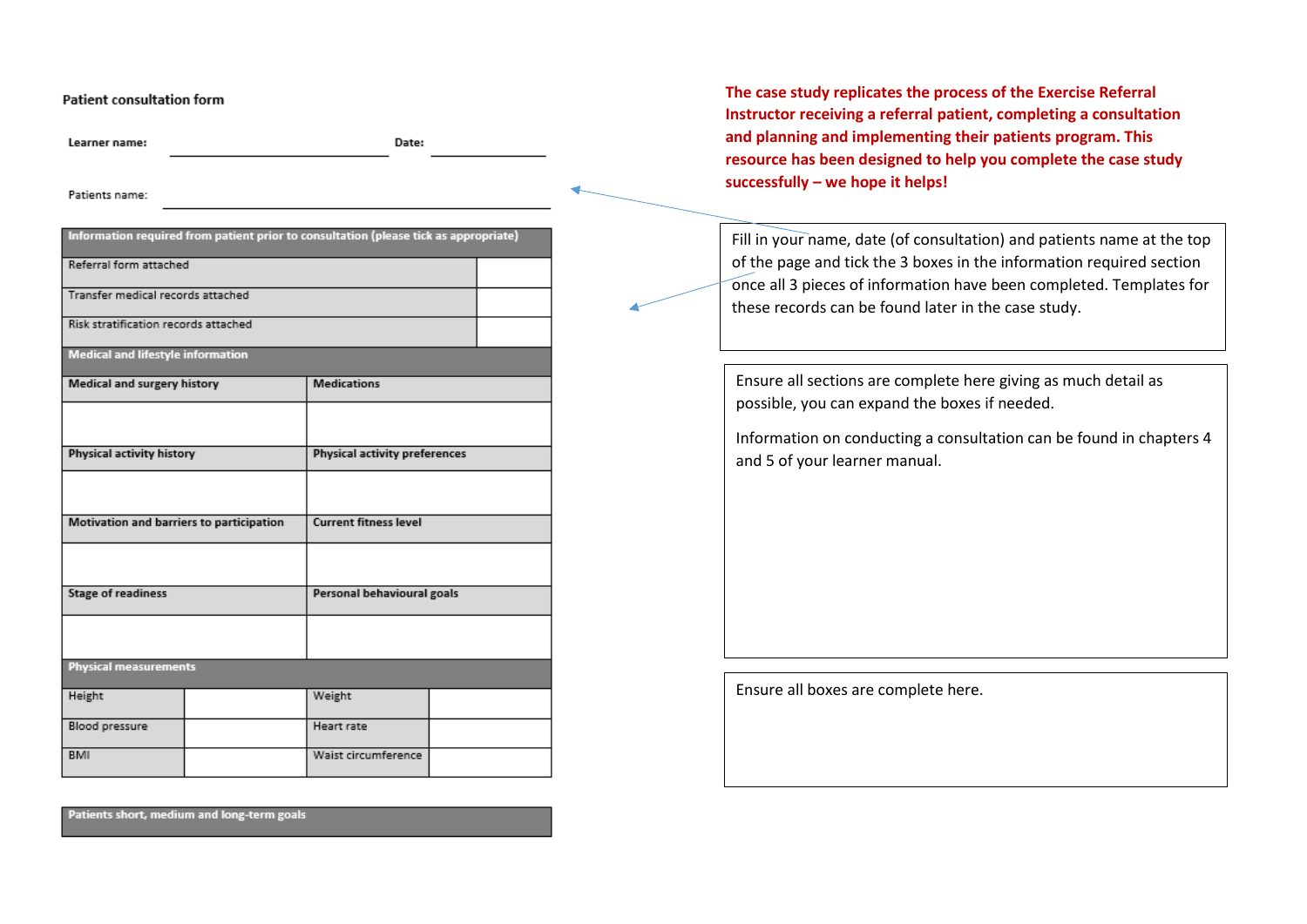| Medical    | General health and | Physiological      | Psychological |
|------------|--------------------|--------------------|---------------|
| management | fitness            |                    |               |
|            |                    |                    |               |
|            |                    |                    |               |
|            |                    |                    |               |
|            | Social             |                    |               |
| Lifestyle  |                    | Functional ability |               |
|            |                    |                    |               |
|            |                    |                    |               |
|            |                    |                    |               |
|            |                    |                    |               |

You must ensure you use the information gathered from your client so far to establish short, medium and long term goals for at least three of the following aspects. It's usually easiest to establish a long term goal and work backwards, setting short and medium term goals that build towards the long term

Patients signature Date:

\*an electronic signature is acceptable for this document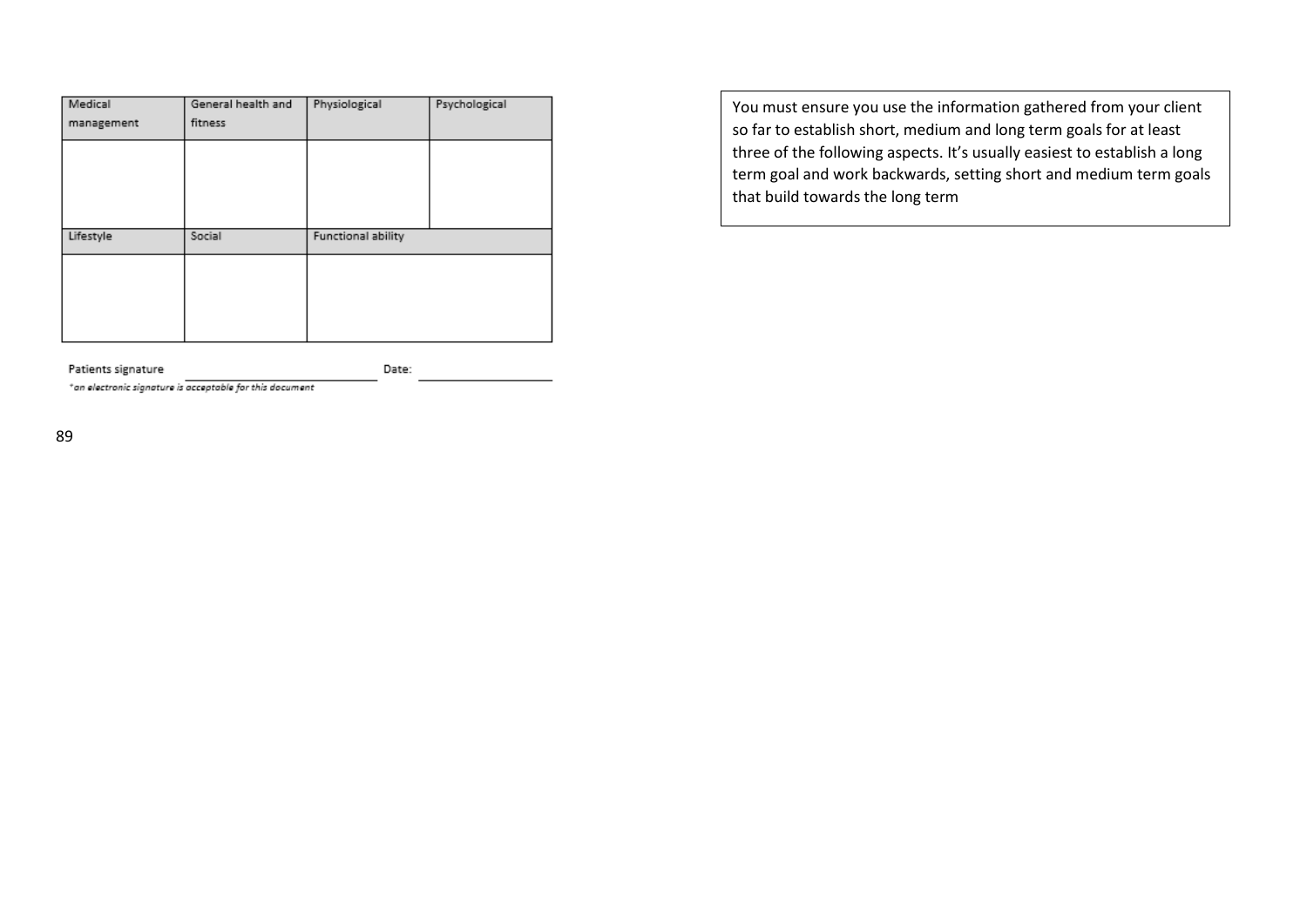## Exercise referral transfer form

An Exercise Referral Transfer form will need to be provided by the scheme referring the patient. If you are working with a patient that has not been referred to you via the referral scheme you will need to complete a referral transfer form for this case study. You will find an example of an exercise referral transfer form below.

. If you working with a referred patient: You can copy and paste a JPEG (photo) of the referral form into the space below this statement.

Insert a Copy of the referral form here:

If you're working with a real life referral client you can insert the referral transfer letter you received here. If you're client is hypothetical you can complete the example form on the next page.

. If you are working with a patient that has NOT been referred: You can use the example referral form below. If you patient has not been referred you will need to add a copy of the patients' PAR-Q. Please see below for an example you can use.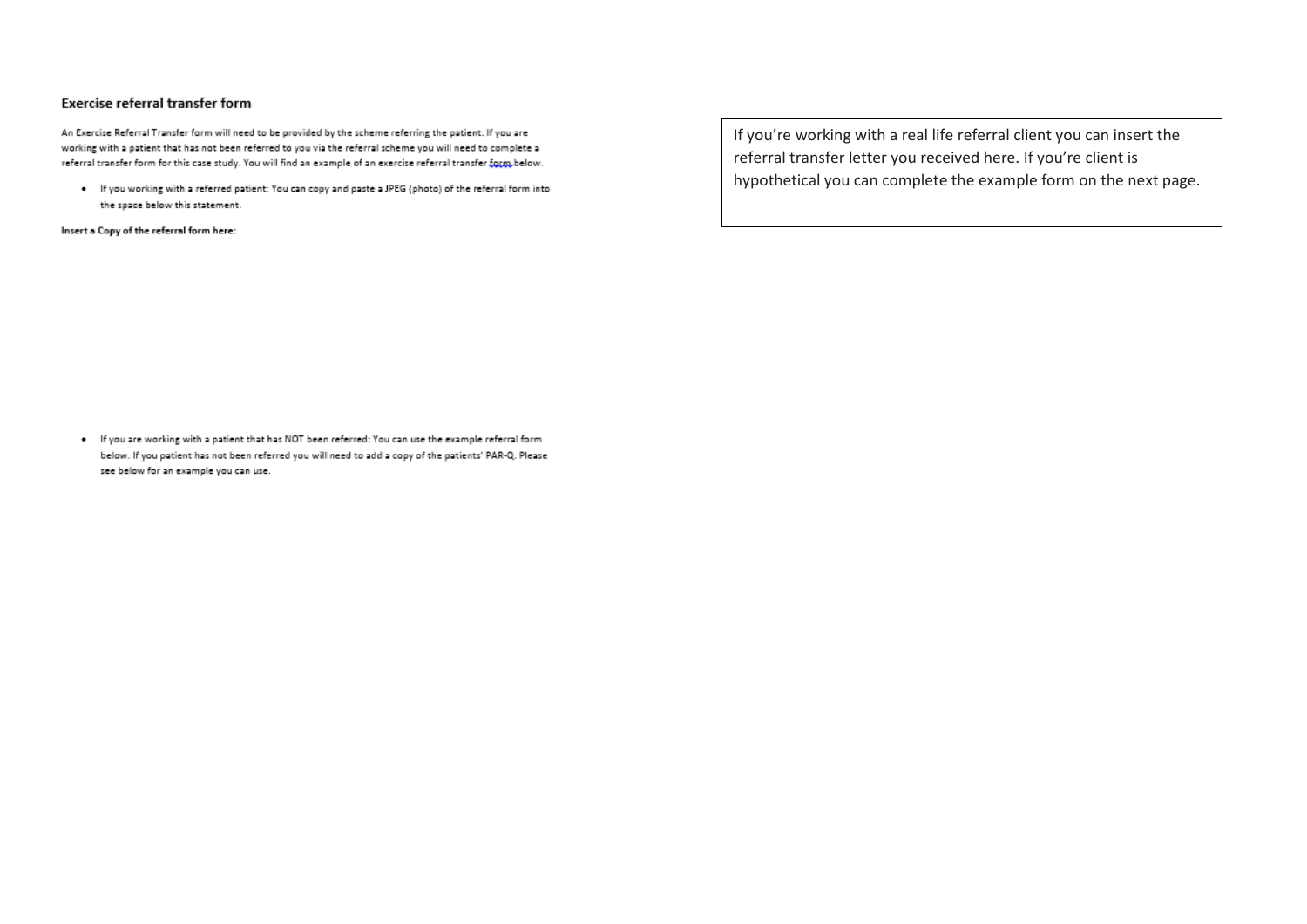## Exercise referral transfer form

## PHYSICAL ACTIVITY/EXERCISE REFERRAL TRANSFER FORM

Physical activity referral is one way of increasing physical activity levels of patients with specific medical conditions.

It may not be the most appropriate route for patients where there is no underlying medical conditions or risk. A general recommendation to increase physical activity levels in order to gain health benefits may be all that is required if you consider the patient has reasonable motivation and resources to safely increase their physical activity levels.

Refer to the scheme inclusion criteria and use your professional judgement to determine whether the exercise referral scheme is the most appropriate route for the patient.

#### PLEASE COMPLETE THIS FORM IF THE PATIENT IS BEING REFERRED

To be completed by the Referring Practitioner ONLY

## Please complete all sections of the form, incomplete forms may be returned and your patient may be temporarily deferred until all relevant medical information is obtained.

| <b>Patient details</b> |                                                                                 |          | <b>Referring practitioners details</b> |                                                       |
|------------------------|---------------------------------------------------------------------------------|----------|----------------------------------------|-------------------------------------------------------|
| Surname                |                                                                                 | Name     |                                        |                                                       |
| Forename               |                                                                                 | Position |                                        |                                                       |
| Male/female            |                                                                                 | Address  |                                        |                                                       |
| Date of birth          |                                                                                 |          |                                        |                                                       |
| Address                |                                                                                 |          |                                        | All boxes in these two sections need to be completed. |
|                        |                                                                                 | Tel No.  |                                        |                                                       |
|                        |                                                                                 | Fax No.  |                                        |                                                       |
| <b>Contact Tel</b>     |                                                                                 | Email    |                                        |                                                       |
| No.                    |                                                                                 | address  |                                        |                                                       |
| NHS No.                |                                                                                 | Referral |                                        |                                                       |
|                        |                                                                                 | No.      |                                        |                                                       |
|                        | Registered GP details: Please check against scheme inclusion/exclusion criteria |          |                                        |                                                       |
| Name                   |                                                                                 | Address  |                                        |                                                       |
| Practice               |                                                                                 |          |                                        |                                                       |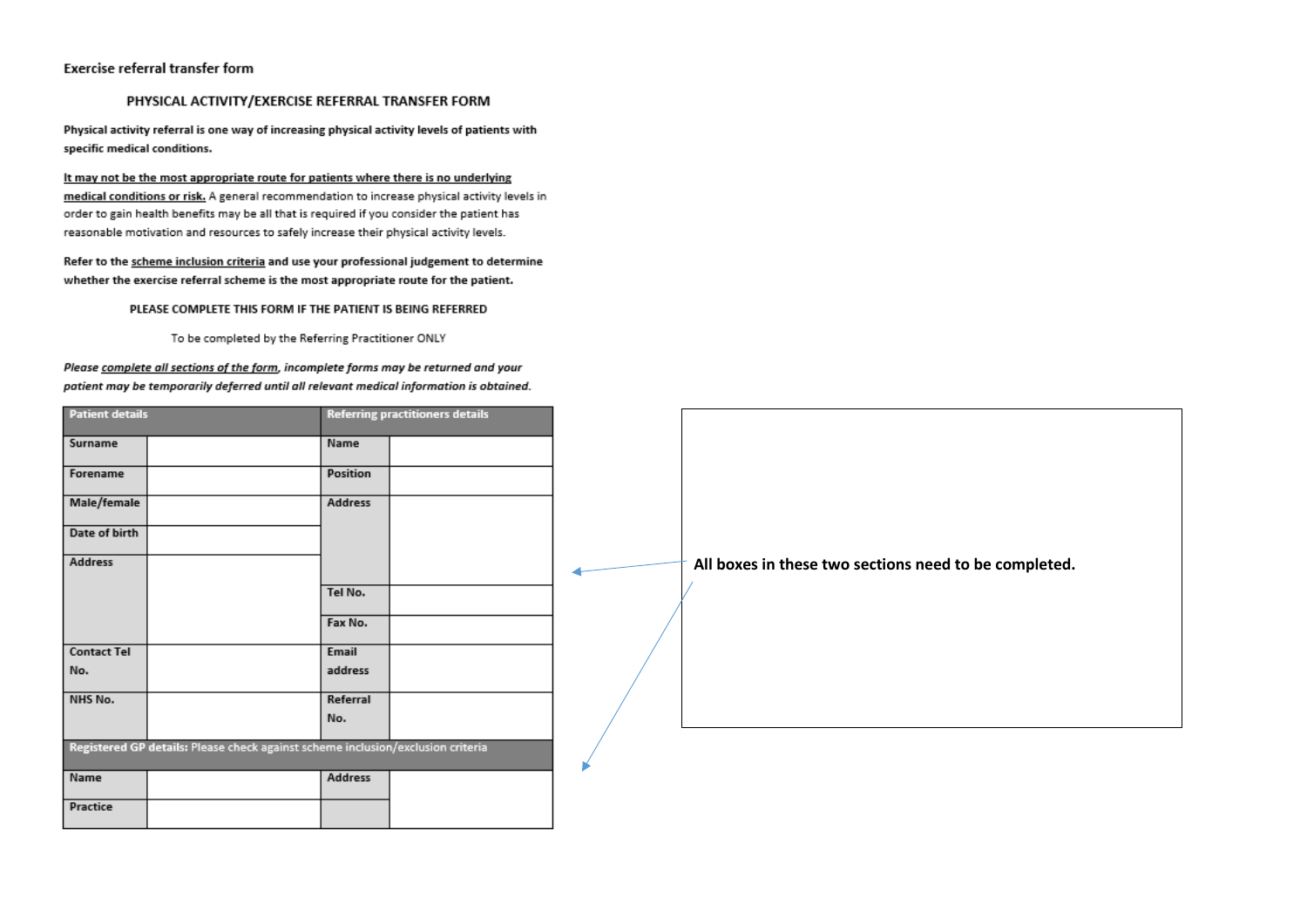| Tel No.                                                                                                                                         |                                                      |                                                                                                |                                                    |            |  |  |
|-------------------------------------------------------------------------------------------------------------------------------------------------|------------------------------------------------------|------------------------------------------------------------------------------------------------|----------------------------------------------------|------------|--|--|
| Fax No.                                                                                                                                         |                                                      |                                                                                                |                                                    |            |  |  |
| Email<br>address                                                                                                                                |                                                      |                                                                                                |                                                    |            |  |  |
| <b>Reason for referral</b>                                                                                                                      |                                                      | (Insert list of conditions included in the scheme if preferred)                                |                                                    |            |  |  |
|                                                                                                                                                 |                                                      |                                                                                                |                                                    |            |  |  |
|                                                                                                                                                 |                                                      | Medical Information: Please provide all relevant information about the patient's health status |                                                    |            |  |  |
| <b>Resting HR</b>                                                                                                                               | <b>Systolic BP:</b>                                  | <b>Diastolic</b><br>BP:                                                                        |                                                    | <b>BMI</b> |  |  |
|                                                                                                                                                 |                                                      | Medical conditions: Mease give details of all relevant current and past health problems        |                                                    |            |  |  |
| Details:<br>Dates:                                                                                                                              |                                                      |                                                                                                |                                                    |            |  |  |
| <b>Medication:</b>                                                                                                                              |                                                      |                                                                                                | <b>Physical limitations:</b>                       |            |  |  |
|                                                                                                                                                 | Please provide a list of any medications being taken |                                                                                                | Please provide details of any physical limitations |            |  |  |
| i.e. Beta blockers<br>e.g. Arthritis of the hip                                                                                                 |                                                      |                                                                                                |                                                    |            |  |  |
| Additional relevant information: Please include any additional relevant information which has not been<br>included in other parts of this form. |                                                      |                                                                                                |                                                    |            |  |  |
| e.g. awaiting further investigations                                                                                                            |                                                      |                                                                                                |                                                    |            |  |  |
| <b>Patient Consent</b>                                                                                                                          |                                                      |                                                                                                |                                                    |            |  |  |

Here you must give at least two of the 15 conditions that fall under an exercise referral instructor's scope of practice.

Complete all boxes in the medical information section.

Here provide details of ALL past and present medical conditions/health problems.

Medication: list current medication details.

Physical limitations: list any physical limitations the patient has, these may or may not be the result of one of their conditions.

Include any relevant additional information that hasn't been covered so far.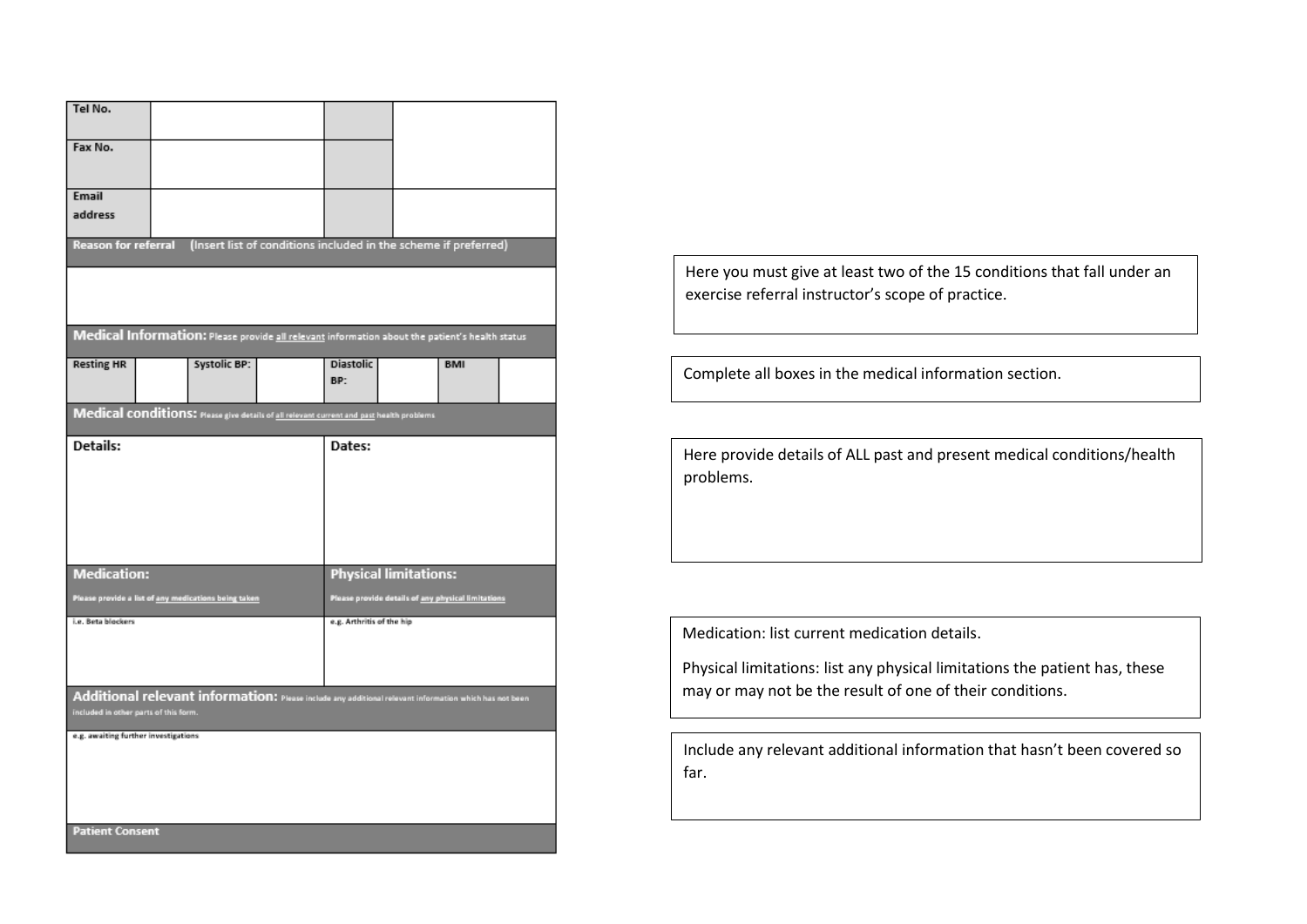| to be passed to staff on the physical activity referral scheme.<br>Please print your name:<br>Signature of patient:<br>Date:<br>Important: This referral is valid for 3 months. If the patient fails to attend the initial consultation within 3 months of the date of referral<br>and still wishes to participate in the referral scheme, the patient must see the Referring Practitioner in order to be re-referred.<br>Physical activity Officers are advised NOT TO ACCEPT responsibility for a referred patient until all relevant clinical information is<br>confirmed and signed. | The exercise referral scheme has been fully explained to me. I am prepared to participate and I give my permission for this information |  |  |  |  |
|------------------------------------------------------------------------------------------------------------------------------------------------------------------------------------------------------------------------------------------------------------------------------------------------------------------------------------------------------------------------------------------------------------------------------------------------------------------------------------------------------------------------------------------------------------------------------------------|-----------------------------------------------------------------------------------------------------------------------------------------|--|--|--|--|
|                                                                                                                                                                                                                                                                                                                                                                                                                                                                                                                                                                                          |                                                                                                                                         |  |  |  |  |
|                                                                                                                                                                                                                                                                                                                                                                                                                                                                                                                                                                                          |                                                                                                                                         |  |  |  |  |
|                                                                                                                                                                                                                                                                                                                                                                                                                                                                                                                                                                                          |                                                                                                                                         |  |  |  |  |
|                                                                                                                                                                                                                                                                                                                                                                                                                                                                                                                                                                                          |                                                                                                                                         |  |  |  |  |
|                                                                                                                                                                                                                                                                                                                                                                                                                                                                                                                                                                                          |                                                                                                                                         |  |  |  |  |
|                                                                                                                                                                                                                                                                                                                                                                                                                                                                                                                                                                                          |                                                                                                                                         |  |  |  |  |
|                                                                                                                                                                                                                                                                                                                                                                                                                                                                                                                                                                                          |                                                                                                                                         |  |  |  |  |
|                                                                                                                                                                                                                                                                                                                                                                                                                                                                                                                                                                                          |                                                                                                                                         |  |  |  |  |
|                                                                                                                                                                                                                                                                                                                                                                                                                                                                                                                                                                                          |                                                                                                                                         |  |  |  |  |
|                                                                                                                                                                                                                                                                                                                                                                                                                                                                                                                                                                                          |                                                                                                                                         |  |  |  |  |
|                                                                                                                                                                                                                                                                                                                                                                                                                                                                                                                                                                                          |                                                                                                                                         |  |  |  |  |
|                                                                                                                                                                                                                                                                                                                                                                                                                                                                                                                                                                                          |                                                                                                                                         |  |  |  |  |
|                                                                                                                                                                                                                                                                                                                                                                                                                                                                                                                                                                                          |                                                                                                                                         |  |  |  |  |
|                                                                                                                                                                                                                                                                                                                                                                                                                                                                                                                                                                                          |                                                                                                                                         |  |  |  |  |
|                                                                                                                                                                                                                                                                                                                                                                                                                                                                                                                                                                                          |                                                                                                                                         |  |  |  |  |
|                                                                                                                                                                                                                                                                                                                                                                                                                                                                                                                                                                                          |                                                                                                                                         |  |  |  |  |
|                                                                                                                                                                                                                                                                                                                                                                                                                                                                                                                                                                                          |                                                                                                                                         |  |  |  |  |
|                                                                                                                                                                                                                                                                                                                                                                                                                                                                                                                                                                                          |                                                                                                                                         |  |  |  |  |
| Referral letters or forms without this information or containing only blanket phrases such as I know of no reason why Mrs X should not                                                                                                                                                                                                                                                                                                                                                                                                                                                   |                                                                                                                                         |  |  |  |  |
| engage in exercise are not acceptable as part of a quality referral system.                                                                                                                                                                                                                                                                                                                                                                                                                                                                                                              |                                                                                                                                         |  |  |  |  |

| of this form. | Transfer medical records: Please include any additional relevant information which has not been included in other parts |
|---------------|-------------------------------------------------------------------------------------------------------------------------|
|               |                                                                                                                         |
|               |                                                                                                                         |
|               |                                                                                                                         |

'Patient' to print, sign and date.

If patient has declared something and you need further evidence, for example requesting medical records from previous doctors or physio.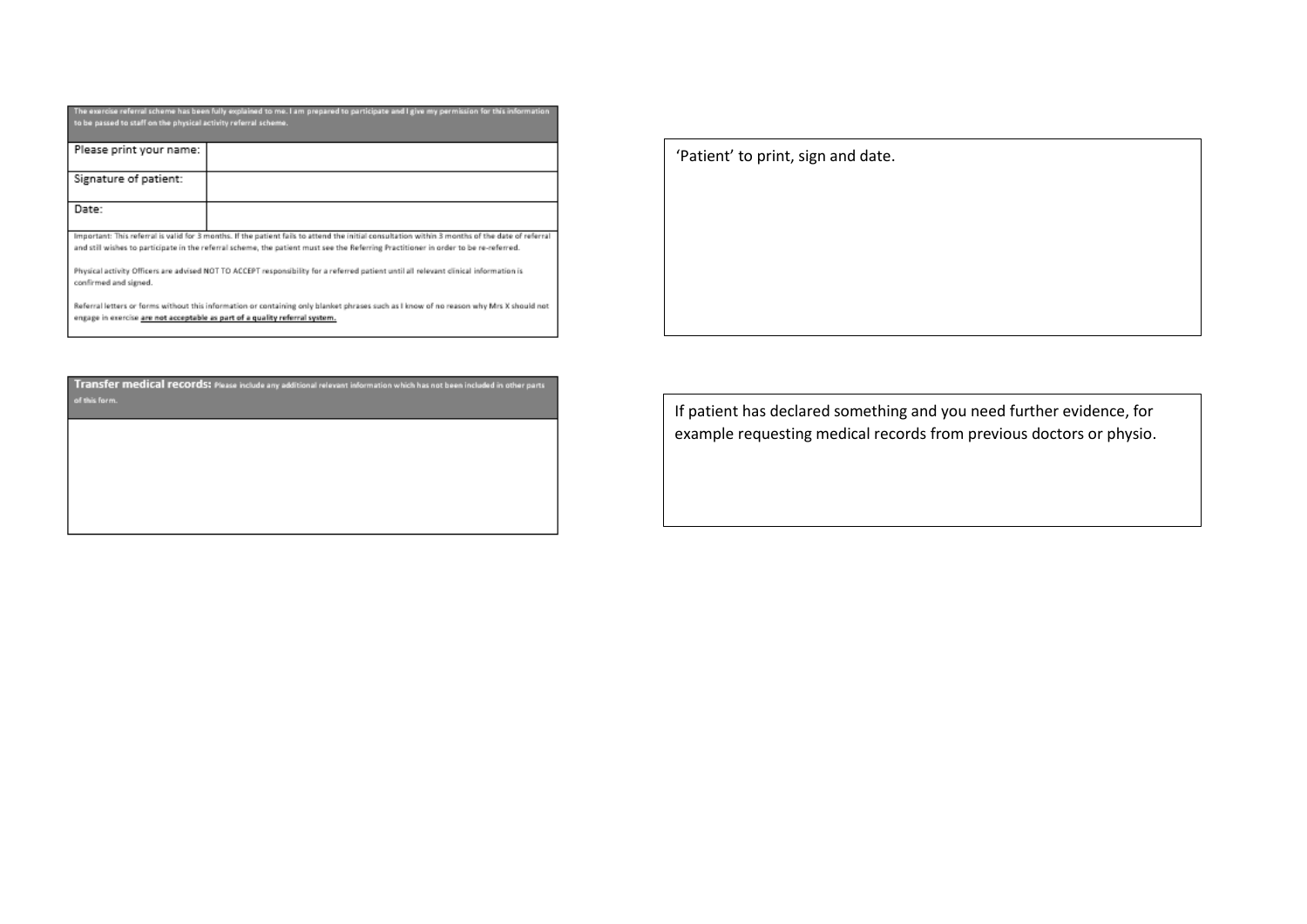# **PAR Q**

## A physical activity readiness questionnaire for people aged 15 to 69

Being more active is very safe for most people. However, some people should check with their doctor before they start becoming more physically active.

If you are planning to become more physically active than you are now, start by answering the questions below. If you are between the ages of 15 and 69, the PAR q will tell you if you should check with your doctor before you start being more active. If you are over 69 years of age, and you are not used to being very active, you should check with your doctor before you start any new activity.

Please read the questions and answer each one YES or NO

|    | 1. Has your doctor ever said that you have a heart condition and that you should only do      |            |     |
|----|-----------------------------------------------------------------------------------------------|------------|-----|
|    | physical activity recommended by a doctor?                                                    | <b>YES</b> | NΟ  |
| 2. | Do you feel pain in your chest when you do physical activity?                                 | YES        | NΟ  |
| з. | In the past month, have you had chest pain when you are not doing physical activity?          | YES        | NO  |
| 4. | Do you lose your balance because of dizziness or do you ever lose consciousness               | YES        | NO  |
| 5. | Do you have a bone or joint problem (for example, back, knee or hip) that could be made       |            |     |
|    | worse by a change in your physical activity?                                                  | YES        | NO. |
| 6. | is your doctor currently prescribing drugs (for example, water pills) for your blood pressure |            |     |
|    | or heart condition?                                                                           | YES        | NΟ  |
|    | Do you know of any other reason why you should not take part in physical activity?            | YES        | NO  |
|    |                                                                                               |            |     |
|    |                                                                                               |            |     |
|    |                                                                                               |            |     |

If you answered YES to one or more questions.

#### You must talk with your doctor BEFORE you start to become more physically active or BEFORE you have a fitness appraisal. Tell your doctor about the PAR Q and which questions you answered YES.

- . You may be able to do any activity you want as long as you start slowly and build up gradually. Or, you may need to restrict your activities which are safe for you. Talk to your doctor about the type of activity you wish to participate in and follow his/her guidance.
- . Find out which community programs are safe and helpful for you.

## If you answered NO to all the questions.

If you answered NO honestly to all PAR Q questions, you can reasonable sure that you can:

- . Start becoming more physically active begin slowly and build up gradually. This is the safest and easiest way to go,
- . Take part in a fitness appraisal this is an excellent way to determine your basic fitness so that you can plan the best way for you to live actively. It is also highly recommended that you have your blood

Delete YES or NO as appropriate and make sure that all information in the bottom is signed and dated.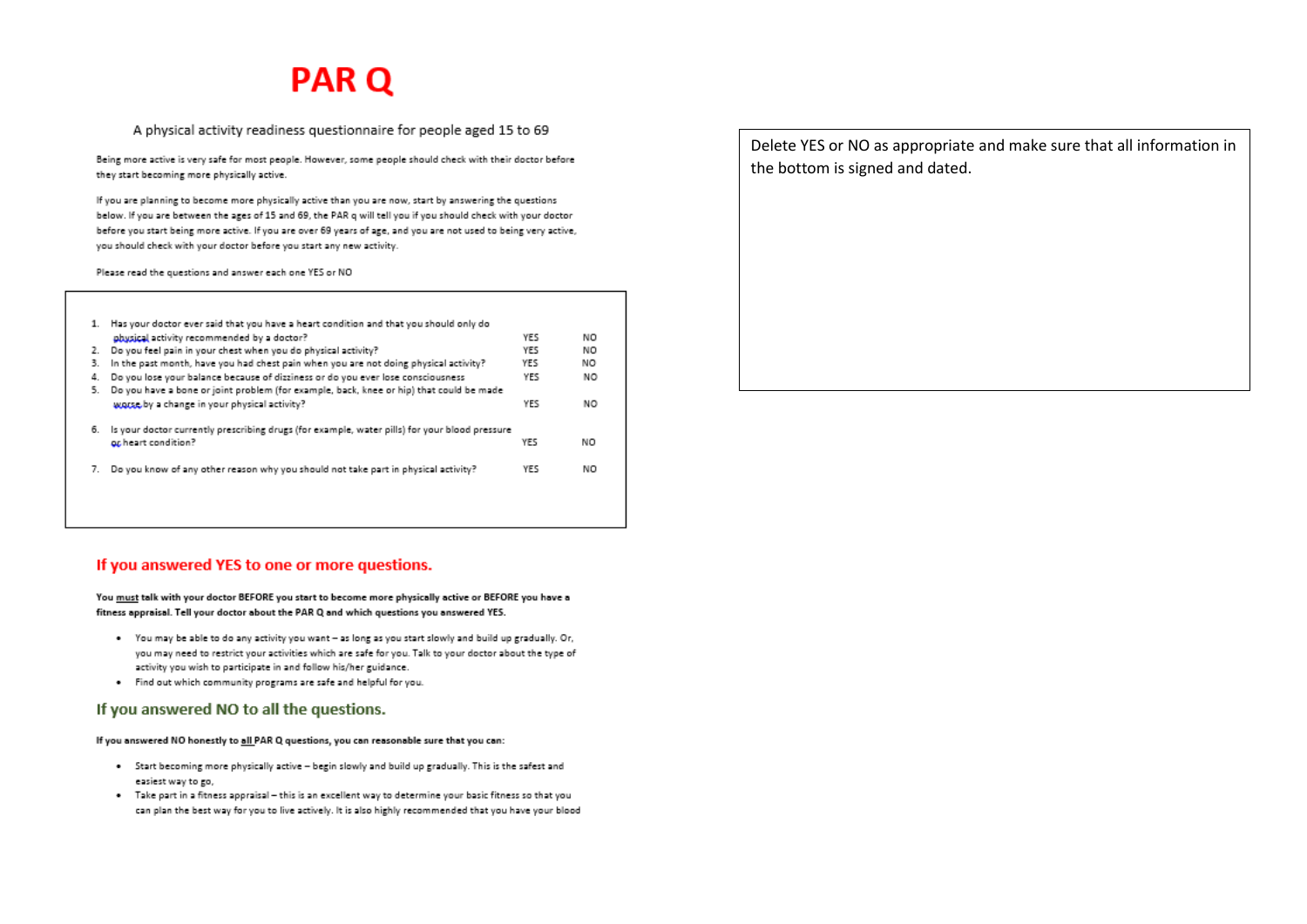pressure evaluated. If you reading is over 144/94, talk with your doctor before you start becoming physically active.

#### Delay becoming more active:

- . If you are not feeling well because of a temporary illness such as a cold or fever wait until you feel better; or
- . If you are or may be pregnant talk to your doctor before you start to become more active.

Please note: If your health changes so that you then answer YES to any of the above questions, tell you fitness or health professional. Ask whether you should change your physical activity plan.

Note: if the PAR Q is being given to a person before he/she participates in a physical activity programme or a fitness appraisal, this section may be used for legal or administrative purposes.

## 'l have read, understood and completed this questionnaire. Any questions I had were answered to my full satisfaction'

| Name:                            |  |  | Date: |  |
|----------------------------------|--|--|-------|--|
| Signature:                       |  |  | Date: |  |
| Signature of parent or guardian: |  |  |       |  |
| Witness:                         |  |  |       |  |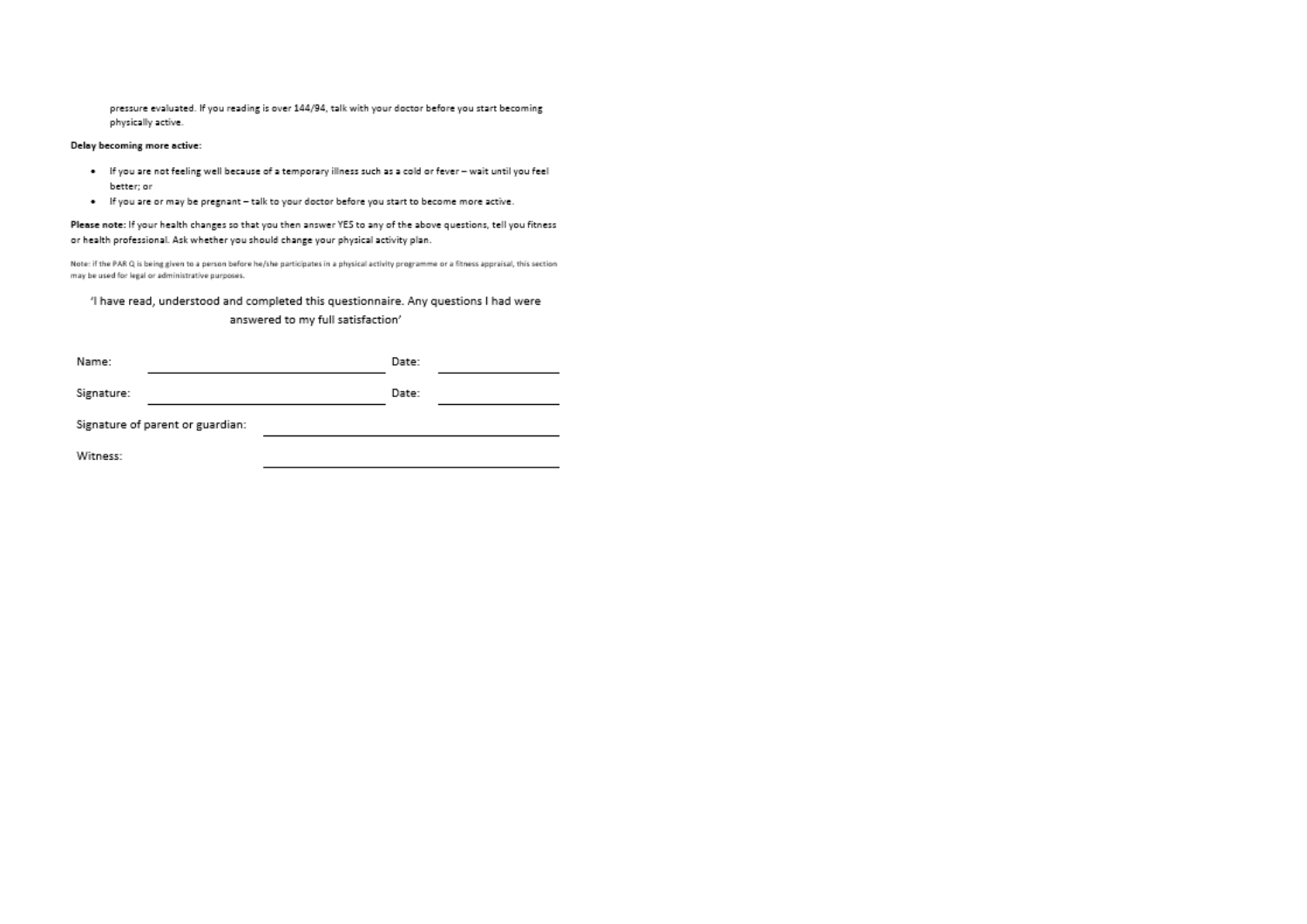# **Risk stratification**

Identify the level of risk on the Irwin and Morgan tables below and include a short sentence to state what risk your client is (Low to Medium only - the learner cannot use a high risk client)

| Low Risk - People with minor, stable physical limitations or 2 or less CHD factors |                                                                              |  |  |
|------------------------------------------------------------------------------------|------------------------------------------------------------------------------|--|--|
| Overweight                                                                         | No complications                                                             |  |  |
| High normal BP                                                                     | (130-139/85-89) not medicated                                                |  |  |
| Type 2 diabetes                                                                    | Diet controlled                                                              |  |  |
| Reconditioned                                                                      | Due to age or inactivity                                                     |  |  |
| Older people aged > 65                                                             | No more than 2 CHD risk factors and not at risk of falls.                    |  |  |
| Antenatal                                                                          | No symptoms of pre-eclampsia / no history of miscarriage                     |  |  |
| Postnatal                                                                          | Provided 6/52 week check complete and no complications                       |  |  |
| Osteoarthritis                                                                     | Mild where physical activity will provide symptomatic relief                 |  |  |
| Mild bone density changes                                                          | BMD > 1 and < 2.5 SD young adult mean                                        |  |  |
| Exercise Induced asthma                                                            | Without other symptoms                                                       |  |  |
| Smoker                                                                             | One other CHD risk factor and no known impairment of<br>respiratory function |  |  |
| Stress/mild anxiety                                                                |                                                                              |  |  |
| Seropositive HIV                                                                   | Asymptomatic                                                                 |  |  |

Information on risk stratification can be found on pages 72 and 73 of your learner manual.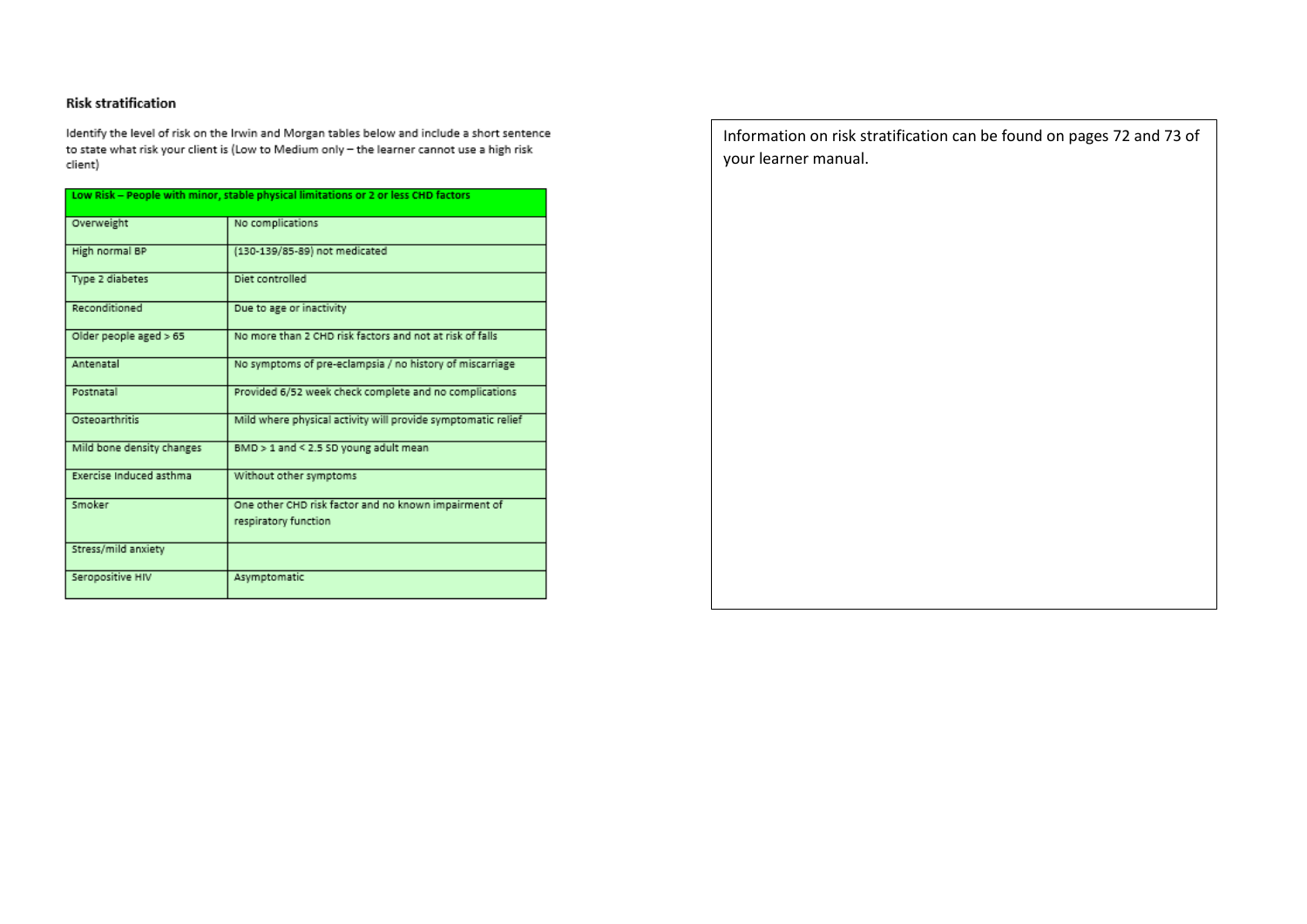| disability                      | Medium Risk - People with significant physical limitations related to chronic disease or |
|---------------------------------|------------------------------------------------------------------------------------------|
| <b>Hypertension Stage 1</b>     | (140-159/90-99) Medication controlled                                                    |
|                                 |                                                                                          |
| Type 2 diabetes                 | Medication controlled                                                                    |
| Type 1 diabetes                 | With adequate instructions regarding modification of insulin                             |
|                                 | dosage depending on timing of exercise and warning signs                                 |
| Physical disabilities           | No other risk factors                                                                    |
| Moderate OA /RA                 | With intermittent mobility problems                                                      |
| Clinical diagnosis Osteoporosis | BMD - 2.5 at spine, hip or forearm or > 4 on fracture index,                             |
|                                 | with no history of previous low trauma fracture                                          |
| Surgery - Pre and Post          | General or Orthopaedic. NOT CARDIAC                                                      |
| Intermittent claudication       | No symptoms of cardiac dysfunction                                                       |
| Stroke / TIA                    | > 1 year ago. Stable CV symptoms. Mobile no assistance                                   |
|                                 | required                                                                                 |
| Asthma                          | Mild (respiratory limitation does not restrain submaximal                                |
|                                 | exercise)                                                                                |
| COPD                            | Without respiratory limitation but would benefit from                                    |
|                                 | optimisation of respiratory system mechanics and                                         |
|                                 | improvement of physical de-conditioning                                                  |
| <b>Neurological conditions</b>  | Young onset Parkinson's Disease (stable); Multiple Sclerosis                             |
| Early symptomatic HIV           | Moderately diminished CD4 cells, intermittent or persistent                              |
|                                 | signs and symptoms e.g., fatigue, weight loss, fever,                                    |
|                                 | lymphadenopathy                                                                          |
| Chronic Fatigue Syndrome        | Significantly de-conditioned due to longstanding symptoms                                |
| Depression                      | Mild or moderate                                                                         |
| Fibromyalgia                    | Associated impaired functional ability, poor physical fitness,                           |
|                                 | social isolation, neuroendocrine and autonomic system                                    |
|                                 | regulation disorders                                                                     |

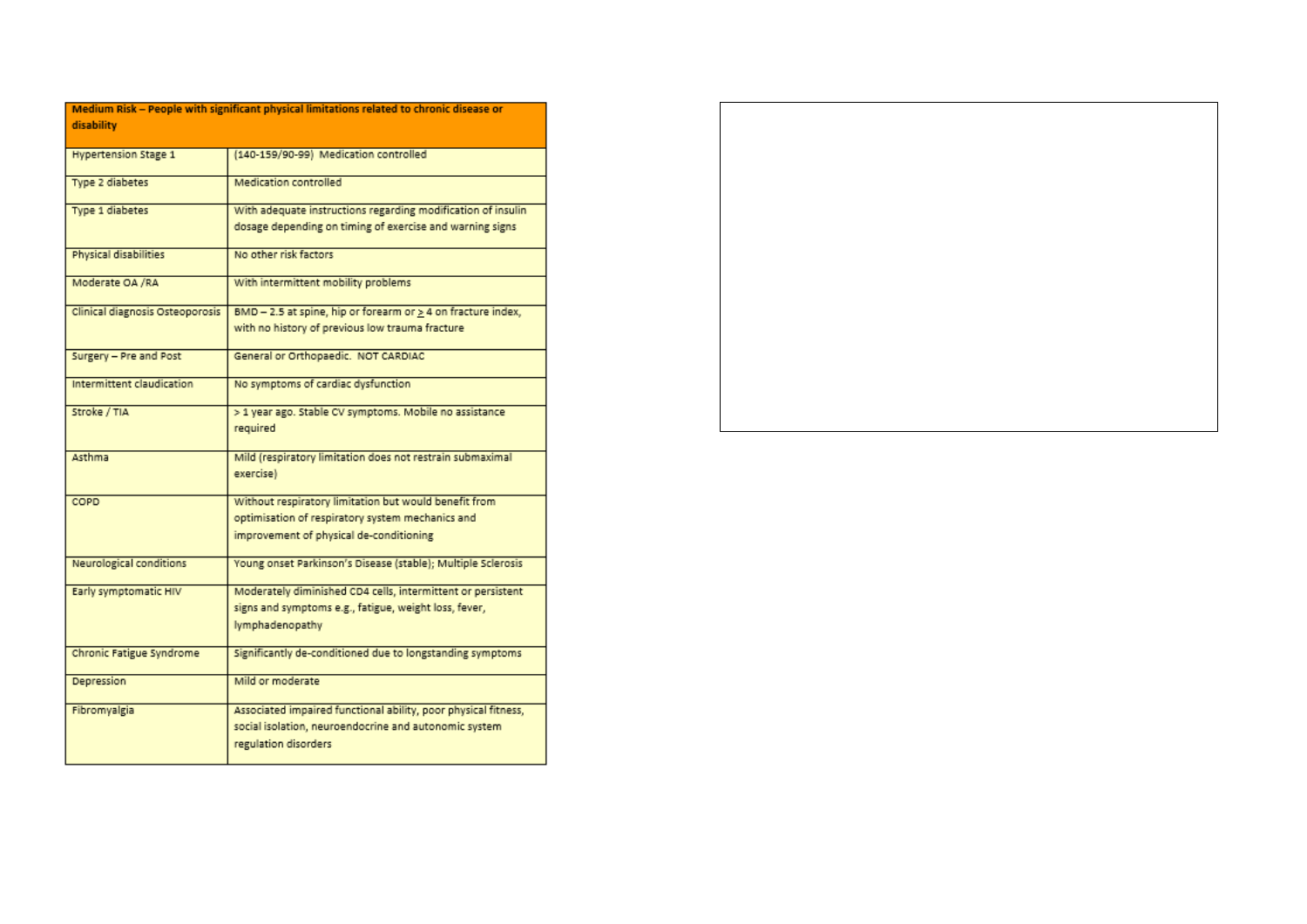| <b>Schemes</b>                                                                                                  | <u>high Risk – People with current severe disease or disability. Not suitable for exercise Referral</u>                                                                                |
|-----------------------------------------------------------------------------------------------------------------|----------------------------------------------------------------------------------------------------------------------------------------------------------------------------------------|
| Older people > 65 years at risk<br>of falls. Frail older people with<br>Osteoporosis and history of<br>fracture | REFER DIRECT TO FALLS SERVICE<br>(BMD > -2.5 at spine, hip or forearm in the presence of one or<br>more documented low trauma or fragility fractures) REFER<br>DIRECT TO FALLS SERVICE |
| Unstable and uncontrolled<br>cardiac disease                                                                    |                                                                                                                                                                                        |
| Claudication with cardiac<br>dysfunction                                                                        |                                                                                                                                                                                        |
| Orthostatic hypotension                                                                                         | Fall SBP >20mg/Hg or DBP > 10 mg/Hg within 3 mins of<br>standing                                                                                                                       |
| Stoke / TIA                                                                                                     | Recent (>3 months ago)                                                                                                                                                                 |
| Severe OA / RA                                                                                                  | With associated immobility                                                                                                                                                             |
| Type 1 or Type 2 Diabetes<br>(Advanced)                                                                         | With accompanying autonomic neuropathy, advanced<br>retinopathy                                                                                                                        |
| Moderate to severe Asthma                                                                                       | Where respiratory limitation restrains sub maximal exercise                                                                                                                            |
| COPD / Emphysema                                                                                                | With true respiratory limitation                                                                                                                                                       |
| <b>AIDS</b>                                                                                                     | With accompanying neuromuscular complications, severe<br>depletion of CD4 cells, malignancy or opportunistic infection                                                                 |
| Psychiatric illness / cognitive<br>impairment / dementia                                                        | AMT score $\leq 8$                                                                                                                                                                     |

## **Risk stratification statement**

Client name:

(Insert your statement here)



Here explain and justify the level of risk you have indicated.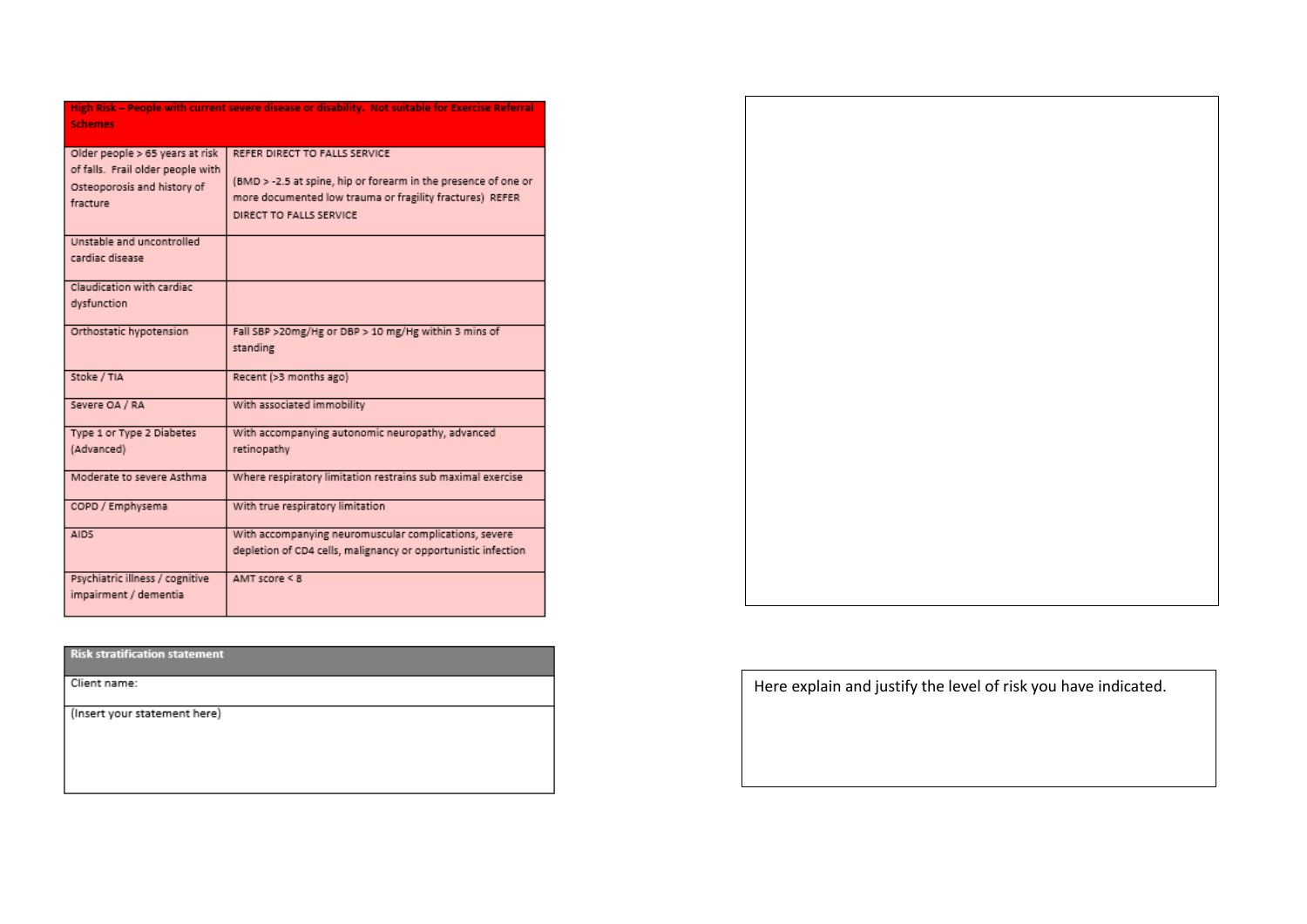## Exercise referral programme 1

**Patients name:** 

Date:

Learner name:

Date:

| Week no 1:                           |  |                                      |  |                                      |  |  |
|--------------------------------------|--|--------------------------------------|--|--------------------------------------|--|--|
| Recommended exercise activity<br>(1) |  | Recommended exercise activity<br>(2) |  | Recommended exercise activity<br>(3) |  |  |
|                                      |  |                                      |  |                                      |  |  |
| Description of environment           |  | Description of environment           |  | Description of environment           |  |  |
|                                      |  |                                      |  |                                      |  |  |
| Safety/Environmental                 |  | Safety/Environmental                 |  | Safety/Environmental                 |  |  |
| considerations (1)                   |  | considerations (2)                   |  | considerations (3)                   |  |  |
|                                      |  |                                      |  |                                      |  |  |
| Frequency                            |  | Frequency                            |  | Frequency                            |  |  |
| Intensity                            |  | Intensity                            |  | Intensity                            |  |  |
| Time                                 |  | Time                                 |  | Time                                 |  |  |
| <b>Weekly goals</b>                  |  |                                      |  |                                      |  |  |
|                                      |  |                                      |  |                                      |  |  |
| Description of any equipment uses    |  |                                      |  |                                      |  |  |
|                                      |  |                                      |  |                                      |  |  |

You now need to plan a 4 week progressive programme that work towards the goals you have set for your client. You will then need to plan an exercise session for each of the 4 weeks.

Complete patient and learner details at top.

Give the main activities you recommend for the first week – a minimum of 2 are required.

Describe the environment you want your client to complete each activity.

Give the safety and environmental considerations for each recommended activity.

Frequency: how many times per week they should complete activity

Intensity: % of MHR or RPE they should aim to work at. This could also be % or 1RM for resistance work.

Time: length of time client should spend doing activity in one session.

Weekly goals can include specific session goals or they could be lifestyle based such as walking to work instead of driving.

Describe any equipment that is to be used in the above activities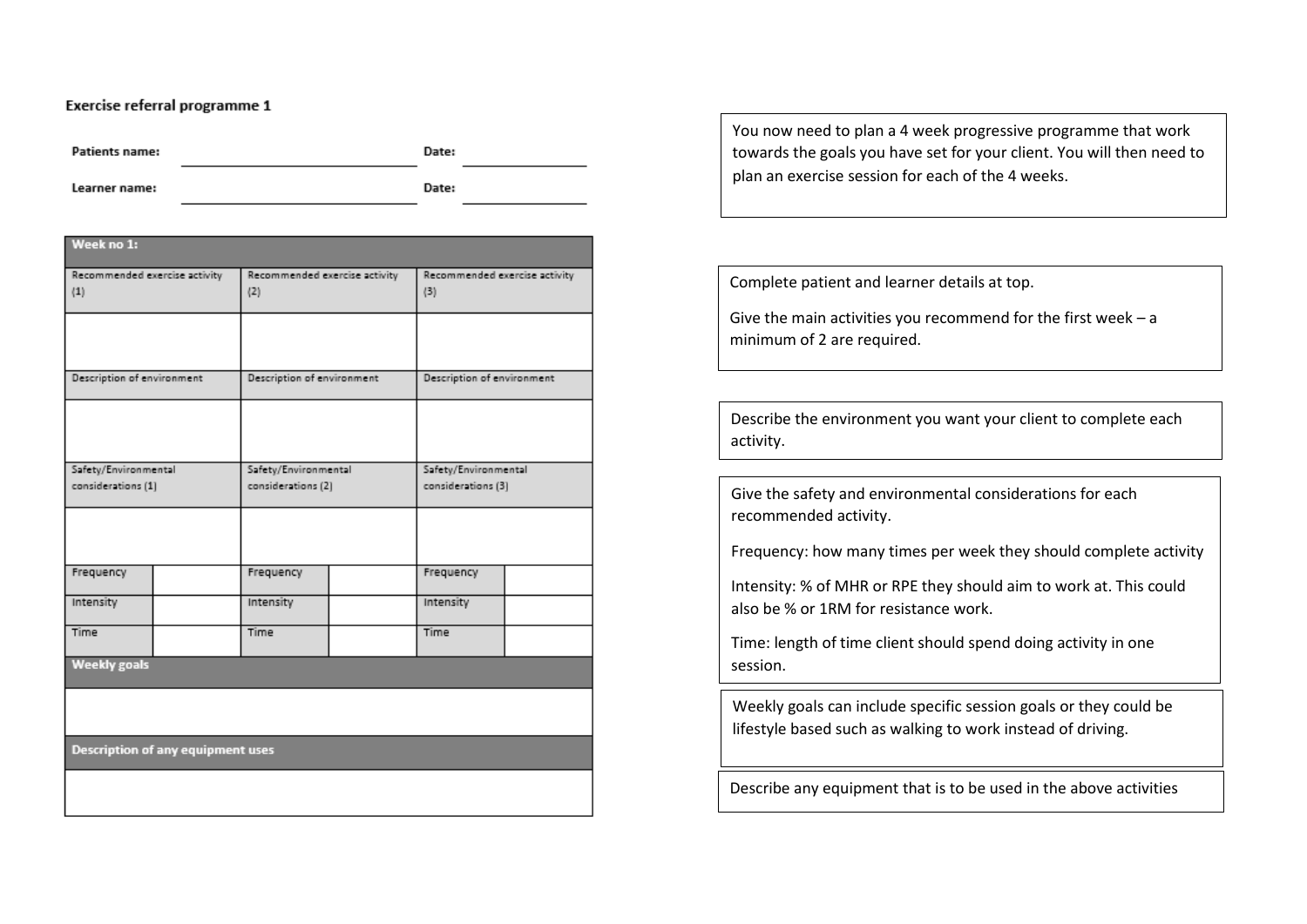# Session plan 1

#### Learner name:

| <b>Condition 1</b>       |                  |                                          | <b>Condition 2</b>  |                           |
|--------------------------|------------------|------------------------------------------|---------------------|---------------------------|
|                          |                  |                                          |                     |                           |
| Purpose of session:      |                  | Duration of session:                     | Resources required: |                           |
|                          |                  |                                          |                     |                           |
|                          | time, intensity) | Exercise Activity (including sets, reps, | Safety points       | Adaptations/ progressions |
| <b>Warm</b><br><b>up</b> |                  |                                          |                     |                           |
|                          | time, intensity) | Exercise Activity (including sets, reps, | Safety points       | Adaptations/ progressions |
| <b>Main</b><br>session   |                  |                                          |                     |                           |
|                          | time, intensity) | Exercise Activity (including sets, reps, | Safety points       | Adaptations/progressions  |
| Cool<br>down             |                  |                                          |                     |                           |

State the two conditions your client has.

Purpose of session: give some general aims of the session i.e. what components of fitness you want to work on.

Resources required: give any 'non gym' equipment that may be required for the session e.g. HR monitor.

Exercise/activity: here plan the exercises/activities that your client will complete for each section

Safety points: here give safety points/considerations for each activity that may relate to your clients conditions.

Adaptations/progressions: in this column give an option of how you could adapt the exercise for the client if they are having difficulties, possibly due to their condition.

Complete all four programmes and session plans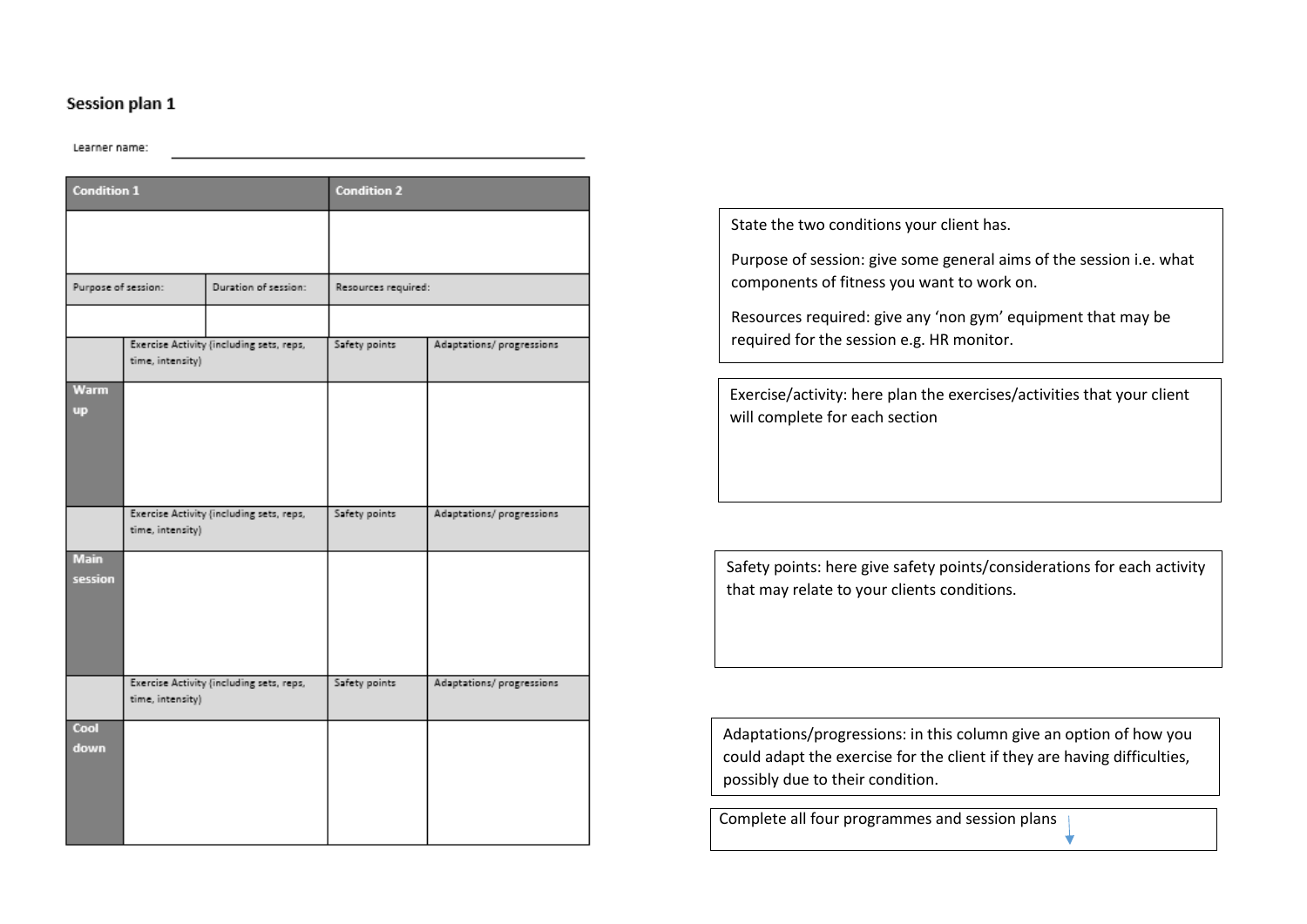# Exercise referral programme 2

| <b>Patients name:</b>                      |                                          |                    |                               | Date:     |                                            |  |
|--------------------------------------------|------------------------------------------|--------------------|-------------------------------|-----------|--------------------------------------------|--|
| Learner name:                              |                                          | Date:              |                               |           |                                            |  |
| Week no 2:                                 |                                          |                    |                               |           |                                            |  |
| Recommended exercise activity<br>(1)       |                                          | (2)                | Recommended exercise activity |           | Recommended exercise activity              |  |
|                                            |                                          |                    |                               |           |                                            |  |
|                                            | Description of environment               |                    | Description of environment    |           | Description of environment                 |  |
|                                            |                                          |                    |                               |           |                                            |  |
| Safety/Environmental<br>considerations (1) |                                          |                    | Safety/Environmental          |           | Safety/Environmental<br>considerations (3) |  |
|                                            |                                          | considerations (2) |                               |           |                                            |  |
|                                            |                                          |                    |                               |           |                                            |  |
| Frequency                                  |                                          | Frequency          |                               | Frequency |                                            |  |
| Intensity                                  |                                          | Intensity          |                               | Intensity |                                            |  |
| Time                                       |                                          | Time               |                               | Time      |                                            |  |
| <b>Weekly goals</b>                        |                                          |                    |                               |           |                                            |  |
|                                            |                                          |                    |                               |           |                                            |  |
|                                            | <b>Description of any equipment uses</b> |                    |                               |           |                                            |  |
|                                            |                                          |                    |                               |           |                                            |  |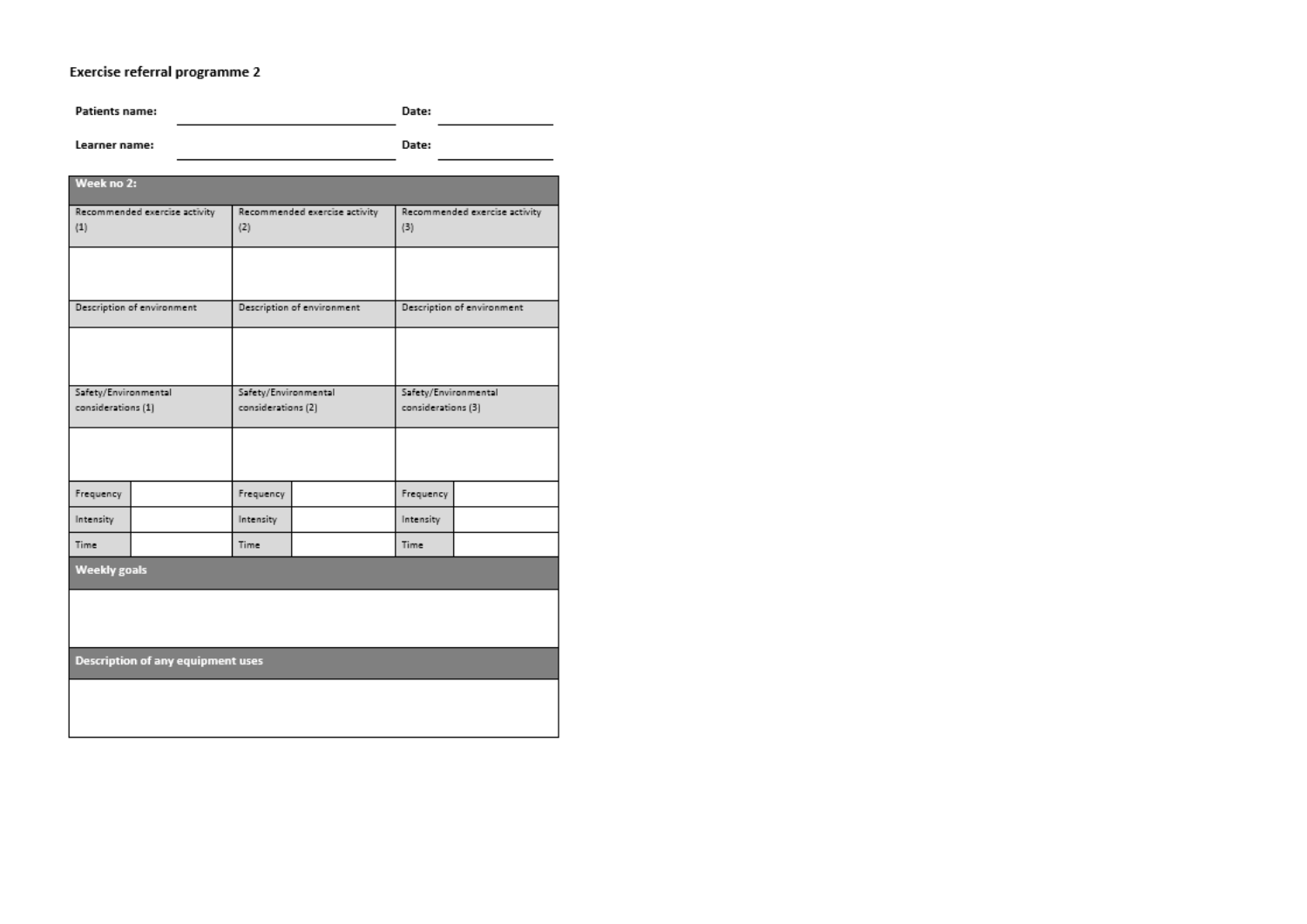# Exercise referral programme 3

Patients name: Date:

Learner name: Date:

| Week no 3:                                 |                                          |                                            |                               |                                            |                               |  |
|--------------------------------------------|------------------------------------------|--------------------------------------------|-------------------------------|--------------------------------------------|-------------------------------|--|
| Recommended exercise activity<br>(1)       |                                          | (2)                                        | Recommended exercise activity | (3)                                        | Recommended exercise activity |  |
|                                            |                                          |                                            |                               |                                            |                               |  |
| Description of environment                 |                                          |                                            | Description of environment    |                                            | Description of environment    |  |
|                                            |                                          |                                            |                               |                                            |                               |  |
| Safety/Environmental<br>considerations (1) |                                          | Safety/Environmental<br>considerations (2) |                               | Safety/Environmental<br>considerations (3) |                               |  |
|                                            |                                          |                                            |                               |                                            |                               |  |
| Frequency                                  |                                          | Frequency                                  |                               | Frequency                                  |                               |  |
| Intensity                                  |                                          | Intensity                                  |                               | Intensity                                  |                               |  |
| Time                                       |                                          | Time                                       |                               | Time                                       |                               |  |
| <b>Weekly goals</b>                        |                                          |                                            |                               |                                            |                               |  |
|                                            |                                          |                                            |                               |                                            |                               |  |
|                                            | <b>Description of any equipment uses</b> |                                            |                               |                                            |                               |  |
|                                            |                                          |                                            |                               |                                            |                               |  |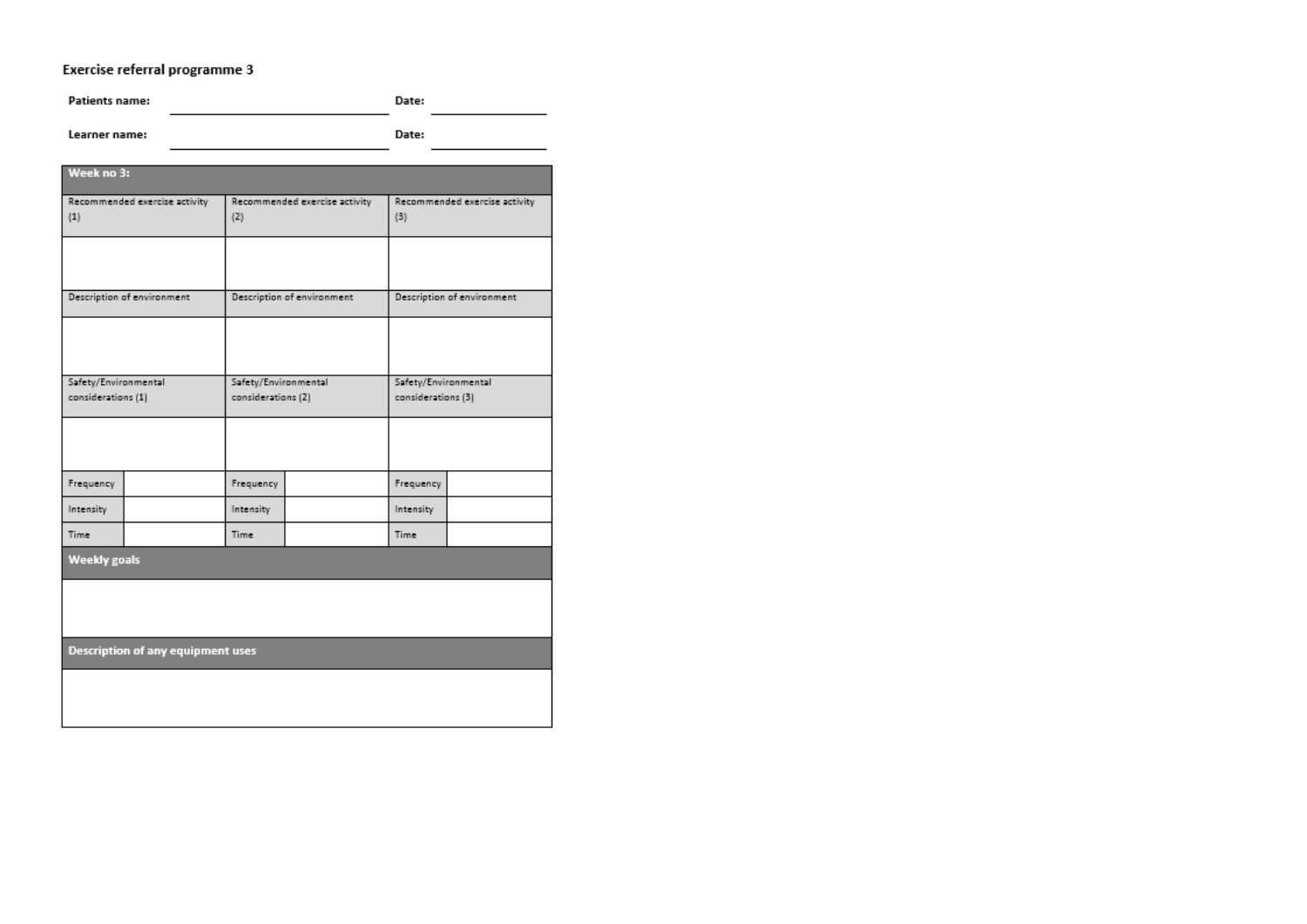# Session plan 3

Learner name:

| <b>Condition 1</b>  |                  |                                          | <b>Condition 2</b>  |                           |  |
|---------------------|------------------|------------------------------------------|---------------------|---------------------------|--|
|                     |                  |                                          |                     |                           |  |
|                     |                  |                                          |                     |                           |  |
| Purpose of session: |                  | Duration of session:                     | Resources required: |                           |  |
|                     |                  |                                          |                     |                           |  |
|                     | time, intensity) | Exercise Activity (including sets, reps, | Safety points       | Adaptations/ progressions |  |
| Warm                |                  |                                          |                     |                           |  |
| <b>up</b>           |                  |                                          |                     |                           |  |
|                     |                  |                                          |                     |                           |  |
|                     |                  |                                          |                     |                           |  |
|                     |                  |                                          |                     |                           |  |
|                     |                  |                                          |                     |                           |  |
|                     | time, intensity) | Exercise Activity (including sets, reps, | Safety points       | Adaptations/progressions  |  |
|                     |                  |                                          |                     |                           |  |
| <b>Main</b>         |                  |                                          |                     |                           |  |
| session             |                  |                                          |                     |                           |  |
|                     |                  |                                          |                     |                           |  |
|                     |                  |                                          |                     |                           |  |
|                     |                  |                                          |                     |                           |  |
|                     |                  |                                          |                     |                           |  |
|                     | time, intensity) | Exercise Activity (including sets, reps, | Safety points       | Adaptations/ progressions |  |
|                     |                  |                                          |                     |                           |  |
| Cool                |                  |                                          |                     |                           |  |
| down                |                  |                                          |                     |                           |  |
|                     |                  |                                          |                     |                           |  |
|                     |                  |                                          |                     |                           |  |
|                     |                  |                                          |                     |                           |  |
|                     |                  |                                          |                     |                           |  |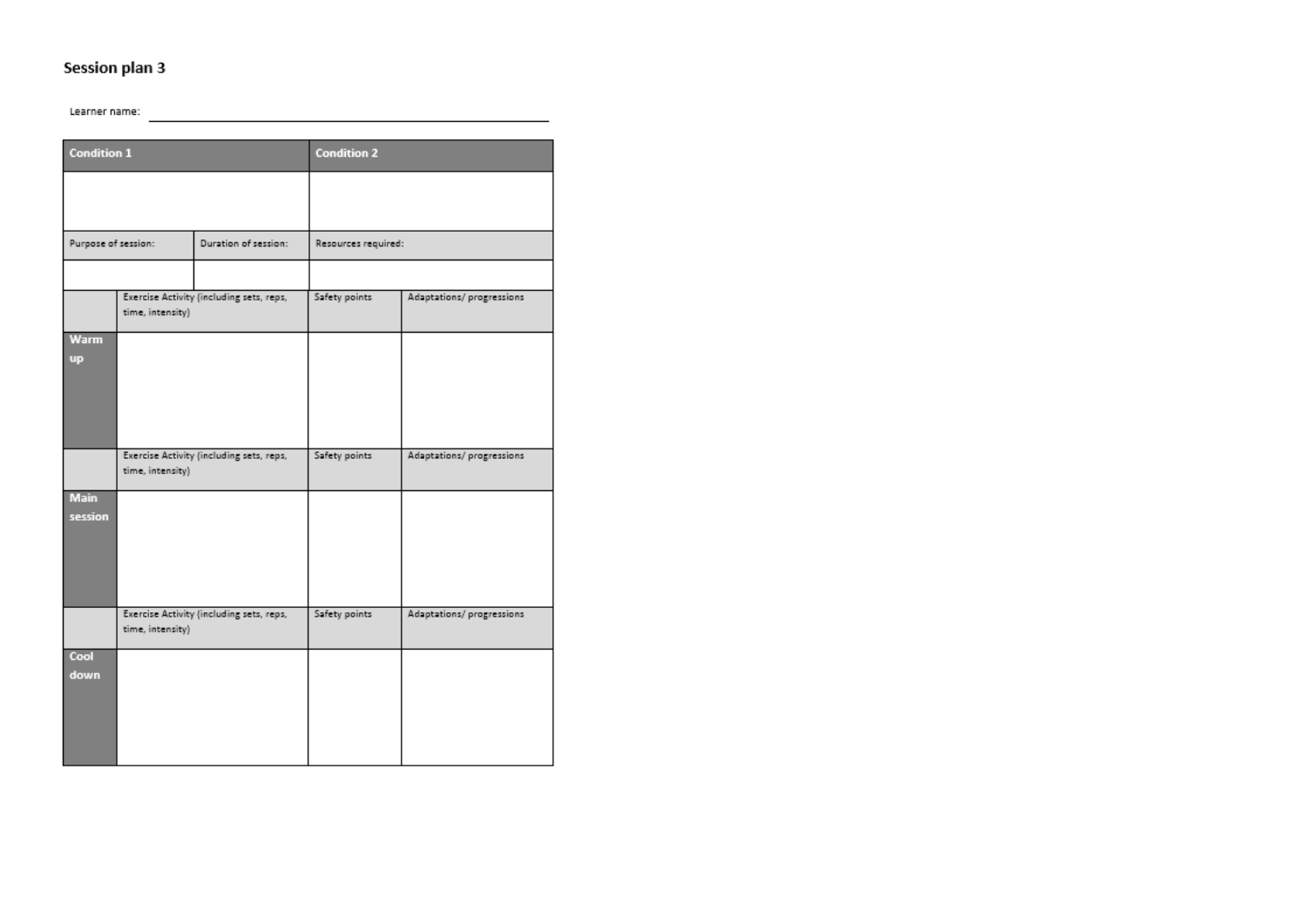# Exercise referral programme 4

**Patients name:** Date:

Learner name:

Date:

| Week no 4:                                 |                                          |                                            |                               |                                            |                            |  |
|--------------------------------------------|------------------------------------------|--------------------------------------------|-------------------------------|--------------------------------------------|----------------------------|--|
| (1)                                        | Recommended exercise activity            | (2)                                        | Recommended exercise activity | Recommended exercise activity<br>(3)       |                            |  |
|                                            |                                          |                                            |                               |                                            |                            |  |
| Description of environment                 |                                          |                                            | Description of environment    |                                            | Description of environment |  |
|                                            |                                          |                                            |                               |                                            |                            |  |
| Safety/Environmental<br>considerations (1) |                                          | Safety/Environmental<br>considerations (2) |                               | Safety/Environmental<br>considerations (3) |                            |  |
|                                            |                                          |                                            |                               |                                            |                            |  |
| Frequency                                  |                                          | Frequency                                  |                               | Frequency                                  |                            |  |
| Intensity                                  |                                          | Intensity                                  |                               | Intensity                                  |                            |  |
| <b>Time</b>                                |                                          | Time.                                      |                               | <b>Time</b>                                |                            |  |
| <b>Weekly goals</b>                        |                                          |                                            |                               |                                            |                            |  |
|                                            |                                          |                                            |                               |                                            |                            |  |
|                                            | <b>Description of any equipment uses</b> |                                            |                               |                                            |                            |  |
|                                            |                                          |                                            |                               |                                            |                            |  |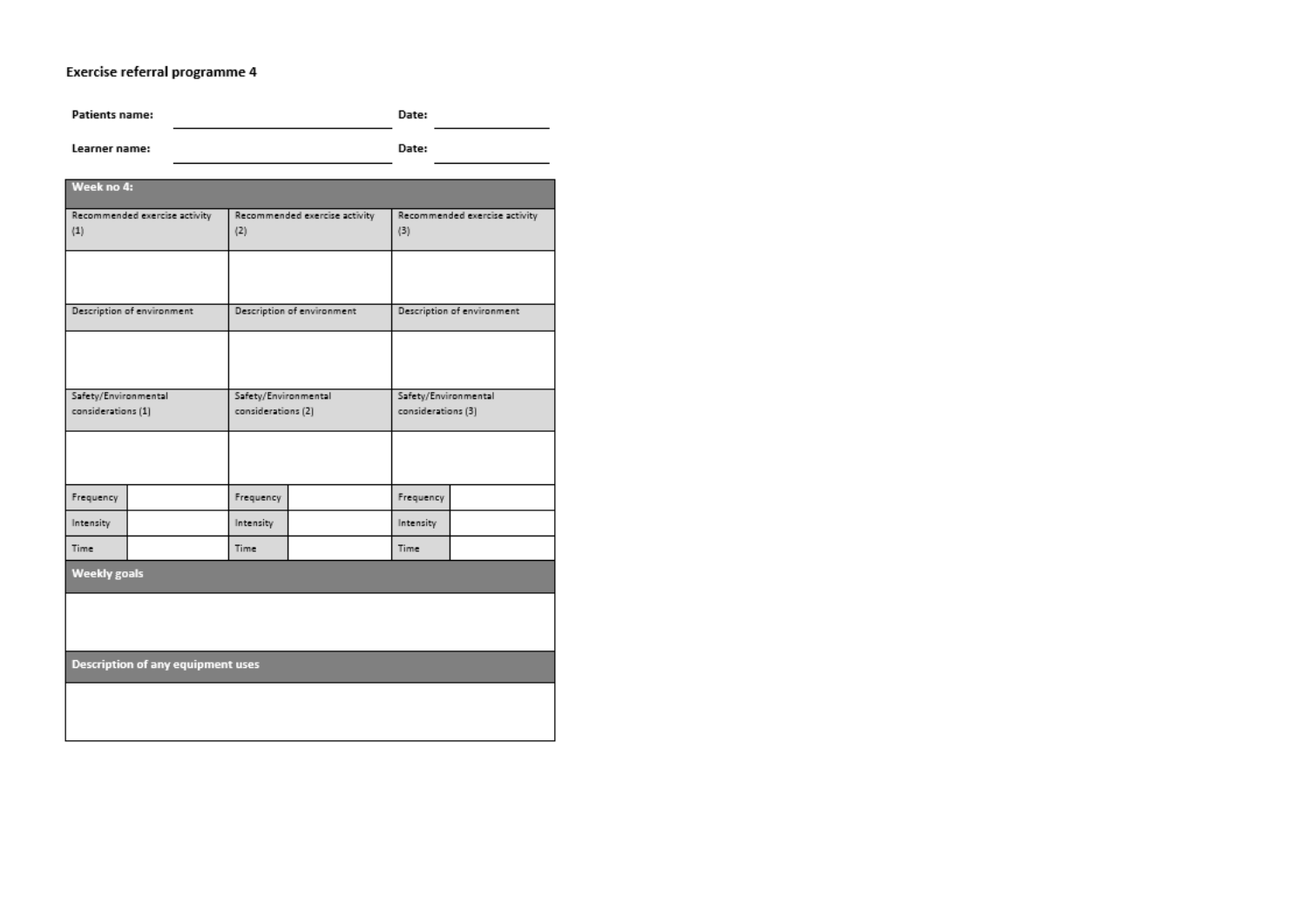# Session plan 4

Learner name:

| <b>Condition 1</b>       |                  |                                          | <b>Condition 2</b>  |                           |
|--------------------------|------------------|------------------------------------------|---------------------|---------------------------|
|                          |                  |                                          |                     |                           |
|                          |                  |                                          |                     |                           |
| Purpose of session:      |                  | Duration of session:                     | Resources required: |                           |
|                          |                  |                                          |                     |                           |
|                          | time, intensity) | Exercise Activity (including sets, reps, | Safety points       | Adaptations/ progressions |
| <b>Warm</b><br><b>up</b> |                  |                                          |                     |                           |
|                          |                  |                                          |                     |                           |
|                          |                  |                                          |                     |                           |
|                          |                  |                                          |                     |                           |
|                          | time, intensity) | Exercise Activity (including sets, reps, | Safety points       | Adaptations/progressions  |
| <b>Main</b>              |                  |                                          |                     |                           |
| session                  |                  |                                          |                     |                           |
|                          |                  |                                          |                     |                           |
|                          |                  |                                          |                     |                           |
|                          |                  |                                          |                     |                           |
|                          |                  |                                          |                     |                           |
|                          |                  | Exercise Activity (including sets, reps, | Safety points       | Adaptations/ progressions |
|                          | time, intensity) |                                          |                     |                           |
| Cool                     |                  |                                          |                     |                           |
| down                     |                  |                                          |                     |                           |
|                          |                  |                                          |                     |                           |
|                          |                  |                                          |                     |                           |
|                          |                  |                                          |                     |                           |
|                          |                  |                                          |                     |                           |
|                          |                  |                                          |                     |                           |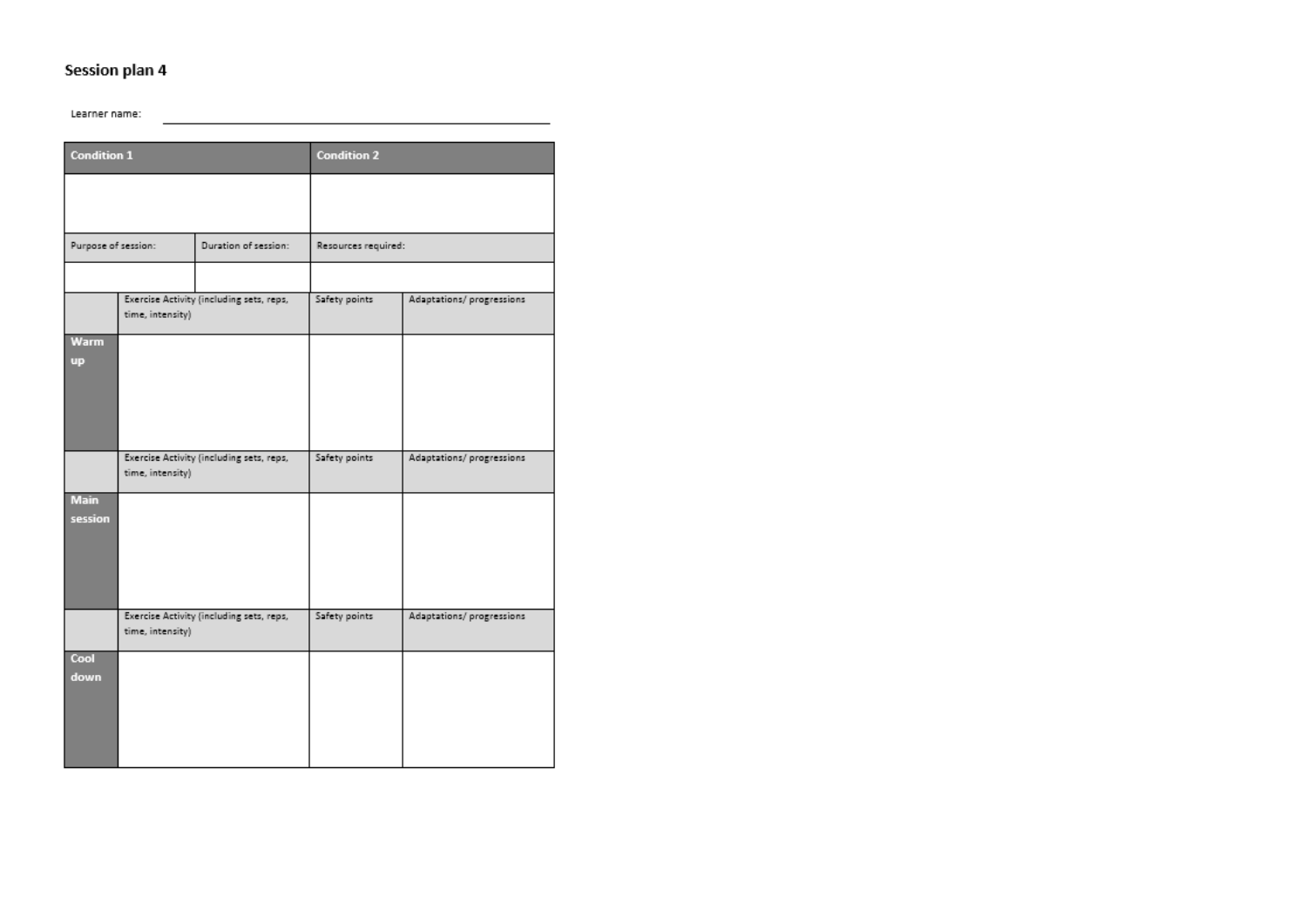# Patient review questionnaire

| Patient name:                                                                                                            |                         | Date:                                                                   |  |  |
|--------------------------------------------------------------------------------------------------------------------------|-------------------------|-------------------------------------------------------------------------|--|--|
| Reason for review (to be completed by instructor)                                                                        |                         |                                                                         |  |  |
| <b>Question for patient</b>                                                                                              | <b>Patient response</b> | Details of any action to be<br>taken (to be completed by<br>instructor) |  |  |
| How easy has it been to find<br>1.<br>time to follow the exercise<br>programme                                           |                         |                                                                         |  |  |
| Would you like me to change<br>2.<br>any of the activities I have<br>suggested                                           |                         |                                                                         |  |  |
| 3.<br>Have there been any<br>significant changes in your<br>lifestyle since we last spoke,<br>if so please give details? |                         |                                                                         |  |  |

Once your patient has completed their 4 week programme you need to complete the patient review questionnaire.

Provide details of the responses of your patient's responses/answers to each question.

In the last column give details of any actions, alterations or adaptations you will make in response your patients answer.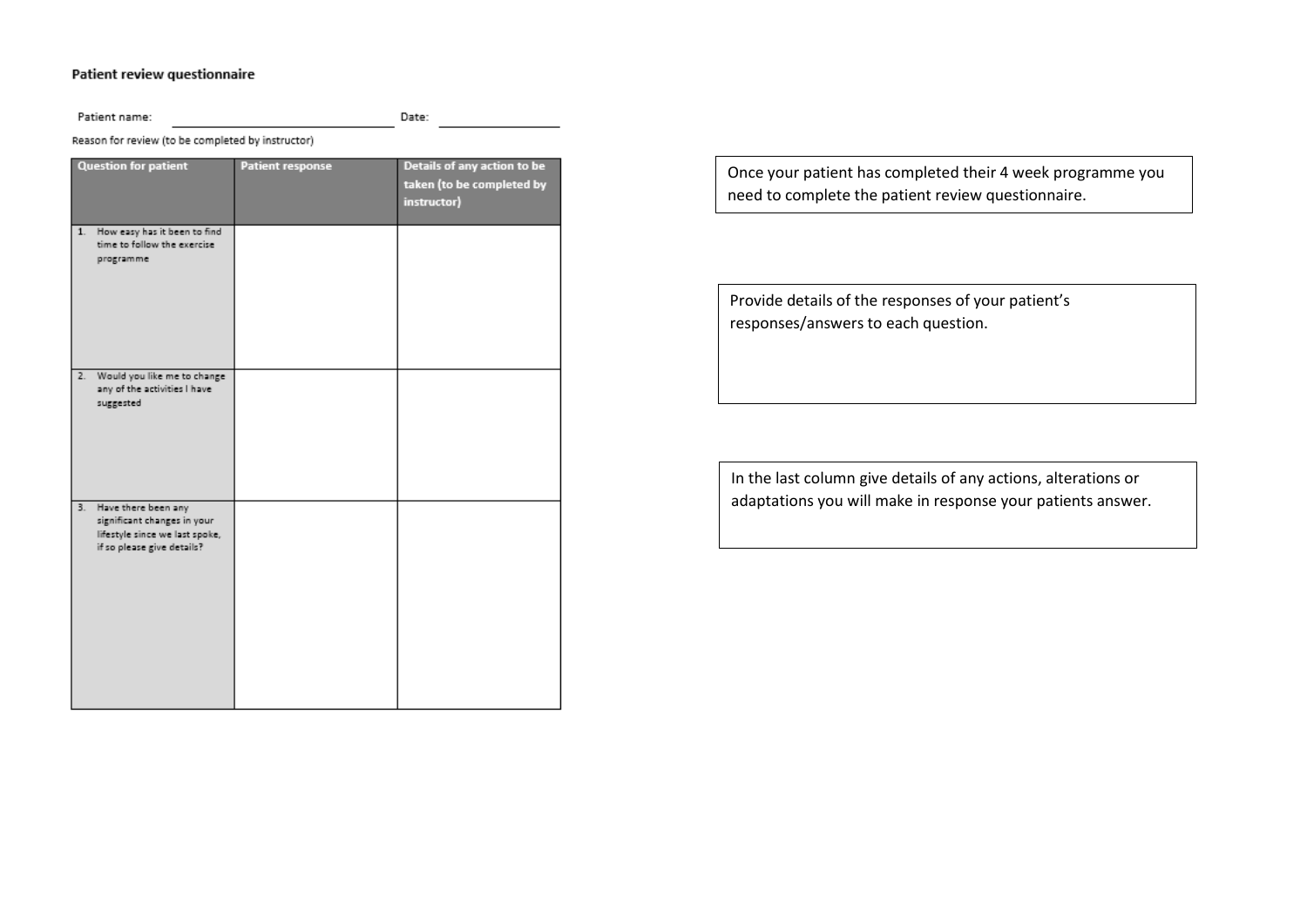| <b>Question for patient</b>        | <b>Patient response</b> | Details of any action to be |
|------------------------------------|-------------------------|-----------------------------|
|                                    |                         | taken (to be completed by   |
|                                    |                         | instructor)                 |
|                                    |                         |                             |
| Please tell me how close you<br>4. |                         |                             |
| feel you are to achieving each     |                         |                             |
| of the following goals which       |                         |                             |
| we set (goals to be inserted       |                         |                             |
| by the instructor)                 |                         |                             |
| a)                                 |                         |                             |
|                                    |                         |                             |
|                                    |                         |                             |
|                                    |                         |                             |
|                                    |                         |                             |
|                                    |                         |                             |
|                                    |                         |                             |
| b)                                 |                         |                             |
|                                    |                         |                             |
|                                    |                         |                             |
|                                    |                         |                             |
|                                    |                         |                             |
|                                    |                         |                             |
|                                    |                         |                             |
|                                    |                         |                             |
| c]                                 |                         |                             |
|                                    |                         |                             |
|                                    |                         |                             |
|                                    |                         |                             |
|                                    |                         |                             |
|                                    |                         |                             |
|                                    |                         |                             |
|                                    |                         |                             |
| d)                                 |                         |                             |
|                                    |                         |                             |
|                                    |                         |                             |
|                                    |                         |                             |
|                                    |                         |                             |
|                                    |                         |                             |
|                                    |                         |                             |
|                                    |                         |                             |
|                                    |                         |                             |
|                                    |                         |                             |
|                                    |                         |                             |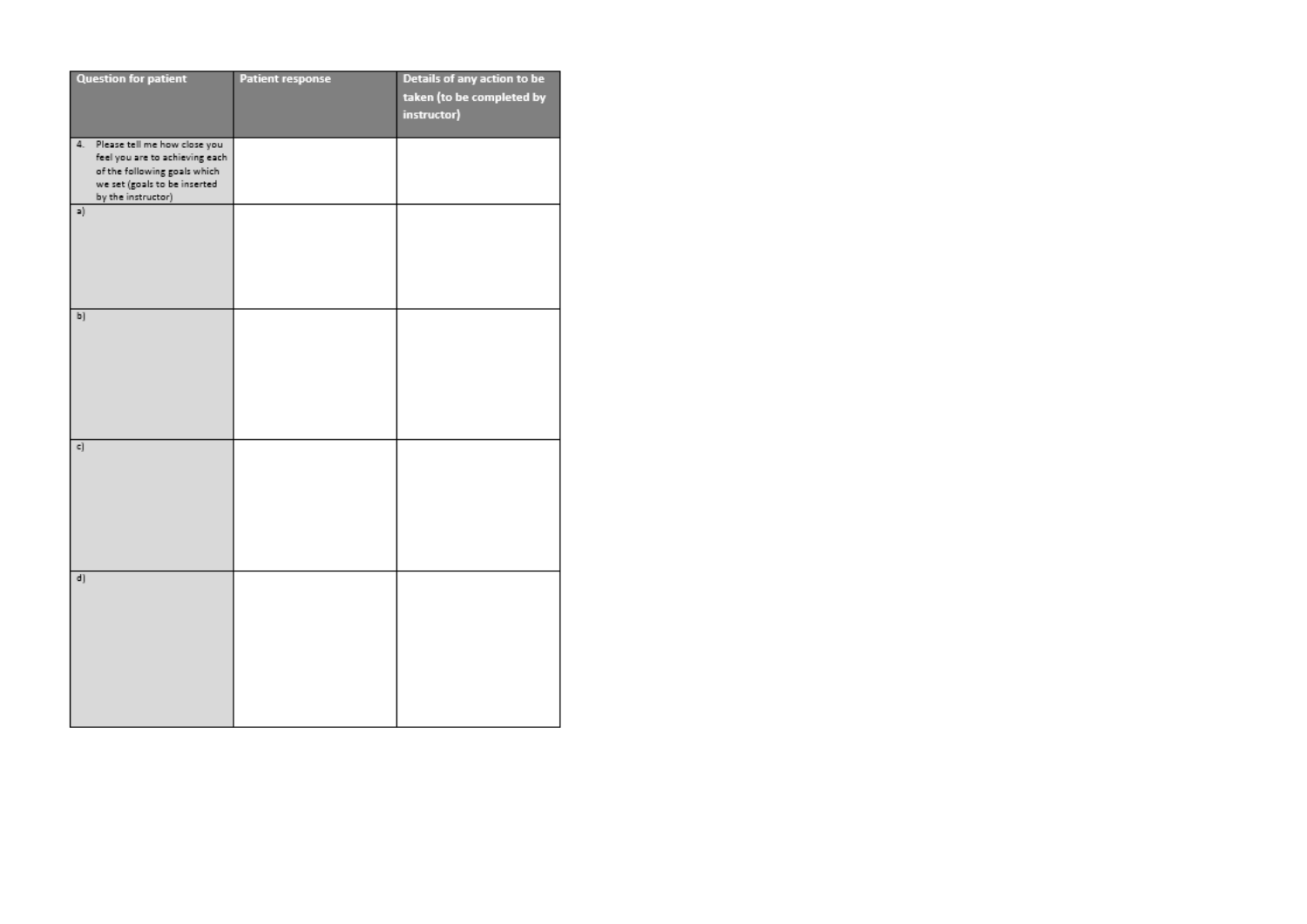| <b>Question for patient</b>                                        | <b>Patient response</b> | Details of any action to be |
|--------------------------------------------------------------------|-------------------------|-----------------------------|
|                                                                    |                         | taken (to be completed by   |
|                                                                    |                         | instructor)                 |
|                                                                    |                         |                             |
| 5.<br>Which of the exercises do                                    |                         |                             |
| you feel are the most                                              |                         |                             |
| challenging?                                                       |                         |                             |
|                                                                    |                         |                             |
|                                                                    |                         |                             |
|                                                                    |                         |                             |
|                                                                    |                         |                             |
|                                                                    |                         |                             |
| Which of the exercises do<br>6.                                    |                         |                             |
| you feel are the least                                             |                         |                             |
| challenging                                                        |                         |                             |
|                                                                    |                         |                             |
|                                                                    |                         |                             |
|                                                                    |                         |                             |
|                                                                    |                         |                             |
|                                                                    |                         |                             |
| Please indicate any activities,<br>7.<br>resources or environments |                         |                             |
| you would like to be changed                                       |                         |                             |
| from those originally agreed?                                      |                         |                             |
|                                                                    |                         |                             |
|                                                                    |                         |                             |
|                                                                    |                         |                             |
|                                                                    |                         |                             |
|                                                                    |                         |                             |
| 8.<br>I am planning to introduce                                   |                         |                             |
| some adaptations to you                                            |                         |                             |
| current programme                                                  |                         |                             |
| Do you have any objections?                                        |                         |                             |
|                                                                    |                         |                             |
|                                                                    |                         |                             |
|                                                                    |                         |                             |
|                                                                    |                         |                             |
|                                                                    |                         |                             |
|                                                                    |                         |                             |
|                                                                    |                         |                             |
|                                                                    |                         |                             |
|                                                                    |                         |                             |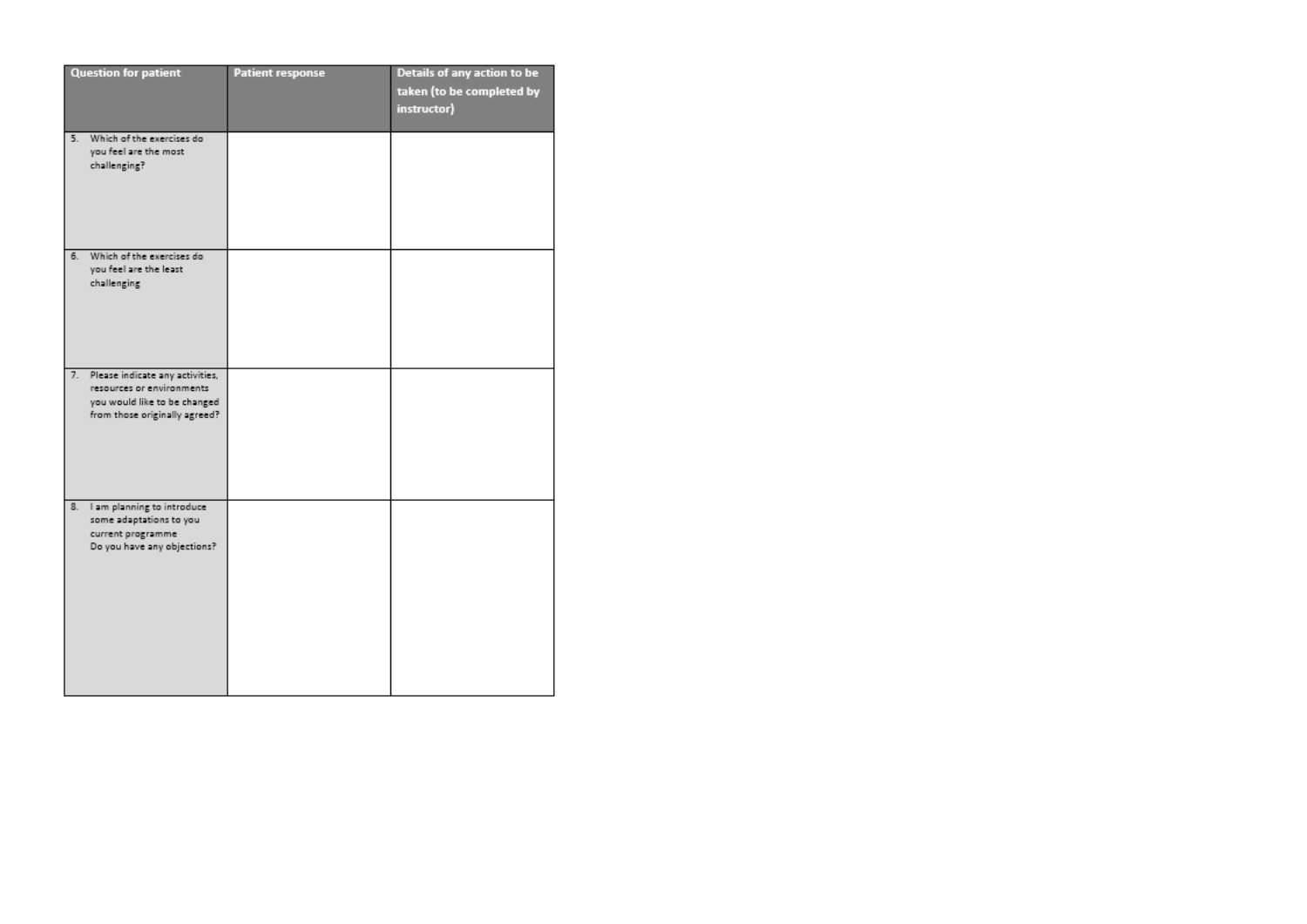# Adaptations to programme

Patients name: Date:

Learner name:

**Contract Contract** 

Date:

| <b>WEEK NO 1:</b>    |                                          |                      |                               |                      |                               |  |  |
|----------------------|------------------------------------------|----------------------|-------------------------------|----------------------|-------------------------------|--|--|
|                      | Recommended exercise activity            |                      | Recommended exercise activity |                      | Recommended exercise activity |  |  |
| (1)                  |                                          | (2)                  |                               | (3)                  |                               |  |  |
|                      |                                          |                      |                               |                      |                               |  |  |
|                      |                                          |                      |                               |                      |                               |  |  |
|                      | Description of environment               |                      | Description of environment    |                      | Description of environment    |  |  |
|                      |                                          |                      |                               |                      |                               |  |  |
|                      |                                          |                      |                               |                      |                               |  |  |
| Safety/Environmental |                                          | Safety/Environmental |                               | Safety/Environmental |                               |  |  |
| considerations (1)   |                                          | considerations (2)   |                               | considerations (3)   |                               |  |  |
|                      |                                          |                      |                               |                      |                               |  |  |
|                      |                                          |                      |                               |                      |                               |  |  |
| Frequency            |                                          | Frequency            |                               | Frequency            |                               |  |  |
| Intensity            |                                          | Intensity            |                               | Intensity            |                               |  |  |
| Time                 |                                          | Time                 |                               | Time                 |                               |  |  |
| <b>Weekly goals</b>  |                                          |                      |                               |                      |                               |  |  |
|                      |                                          |                      |                               |                      |                               |  |  |
|                      |                                          |                      |                               |                      |                               |  |  |
|                      | <b>Description of any equipment uses</b> |                      |                               |                      |                               |  |  |
|                      |                                          |                      |                               |                      |                               |  |  |
|                      |                                          |                      |                               |                      |                               |  |  |

Fill out patient and learner details at top.

Based on the information provided by your client in the patient review questionnaire, plan any adaptations you intend to make to the programme. Complete all sections for each adaptation.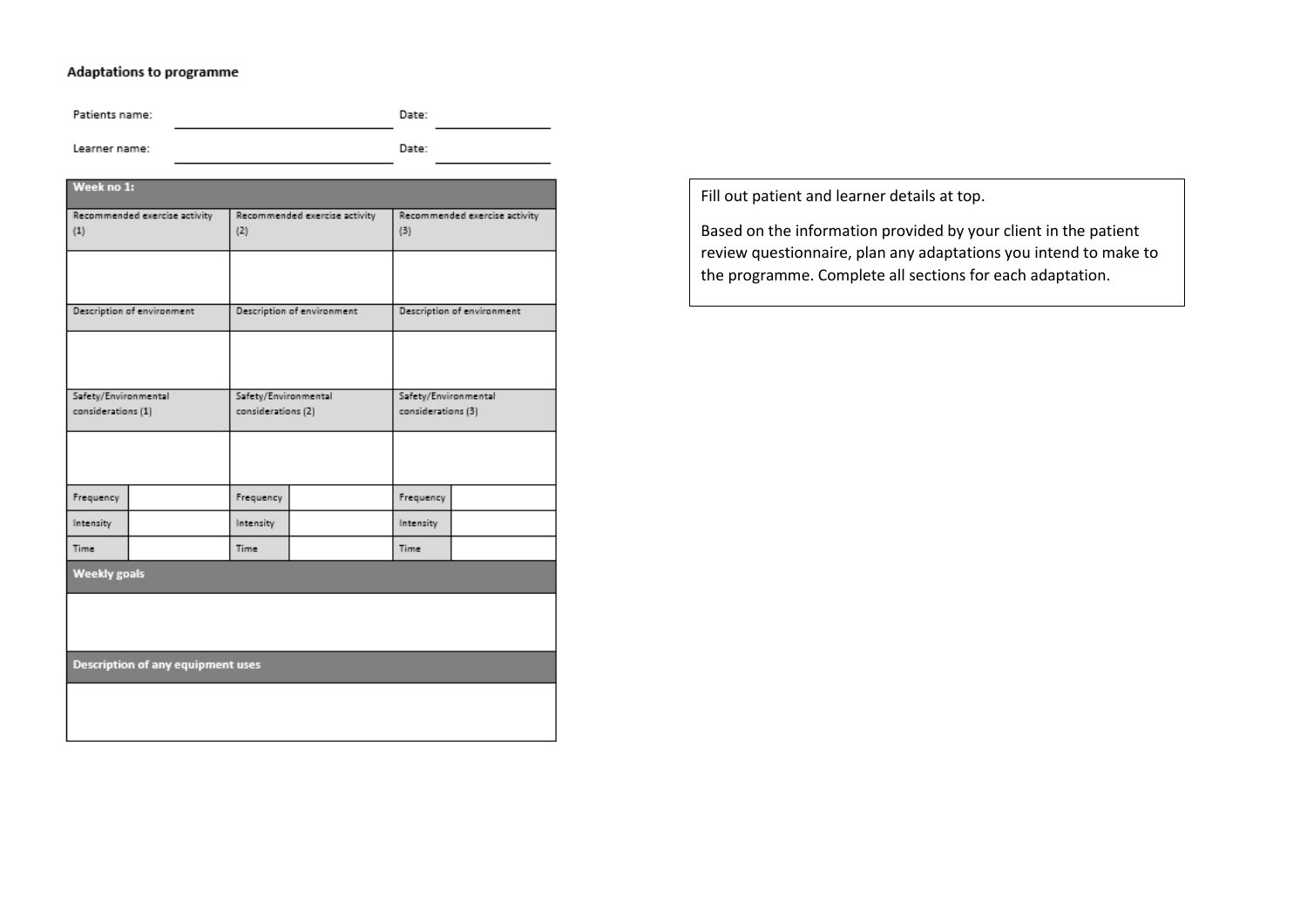# Patient exercise guidelines assessment checklist

| The Learner has:                                                            |            | <b>Outcome</b> |
|-----------------------------------------------------------------------------|------------|----------------|
|                                                                             | Initial    | Re-            |
|                                                                             | Assessment | assessment     |
|                                                                             |            |                |
| G1: planned specific outcome measures, stages of achievement and            |            |                |
| exercises/physical activities that are:                                     |            |                |
| Appropriate to patients' medical condition/s, goals and level of<br>fitness |            |                |
| G2: ensured appropriate components of fitness are built into the            |            |                |
| programme                                                                   |            |                |
| G3: applied the principles of training which are appropriate to             |            |                |
| exercise referral patients and their condition/s to help achieve,           |            |                |
| short, medium and long terms goals                                          |            |                |
|                                                                             |            |                |
| G4: described a range of resources required to deliver exercise             |            |                |
| referral programmes for individuals and groups, including:                  |            |                |
| Environment for the session                                                 |            |                |
| Portable equipment                                                          |            |                |
| Fixed equipment                                                             |            |                |
|                                                                             |            |                |
| Final result:<br>Refer<br>Pass                                              |            |                |
| Learner's signature:<br>Date:                                               |            |                |
| *an electronic signature is acceptable on this document                     |            |                |
| Assessor's signature:<br>Date:                                              |            |                |
| *an electronic signature is acceptable on this document                     |            |                |
|                                                                             |            |                |

IAQ's signature: Date: To be completed by your assessor.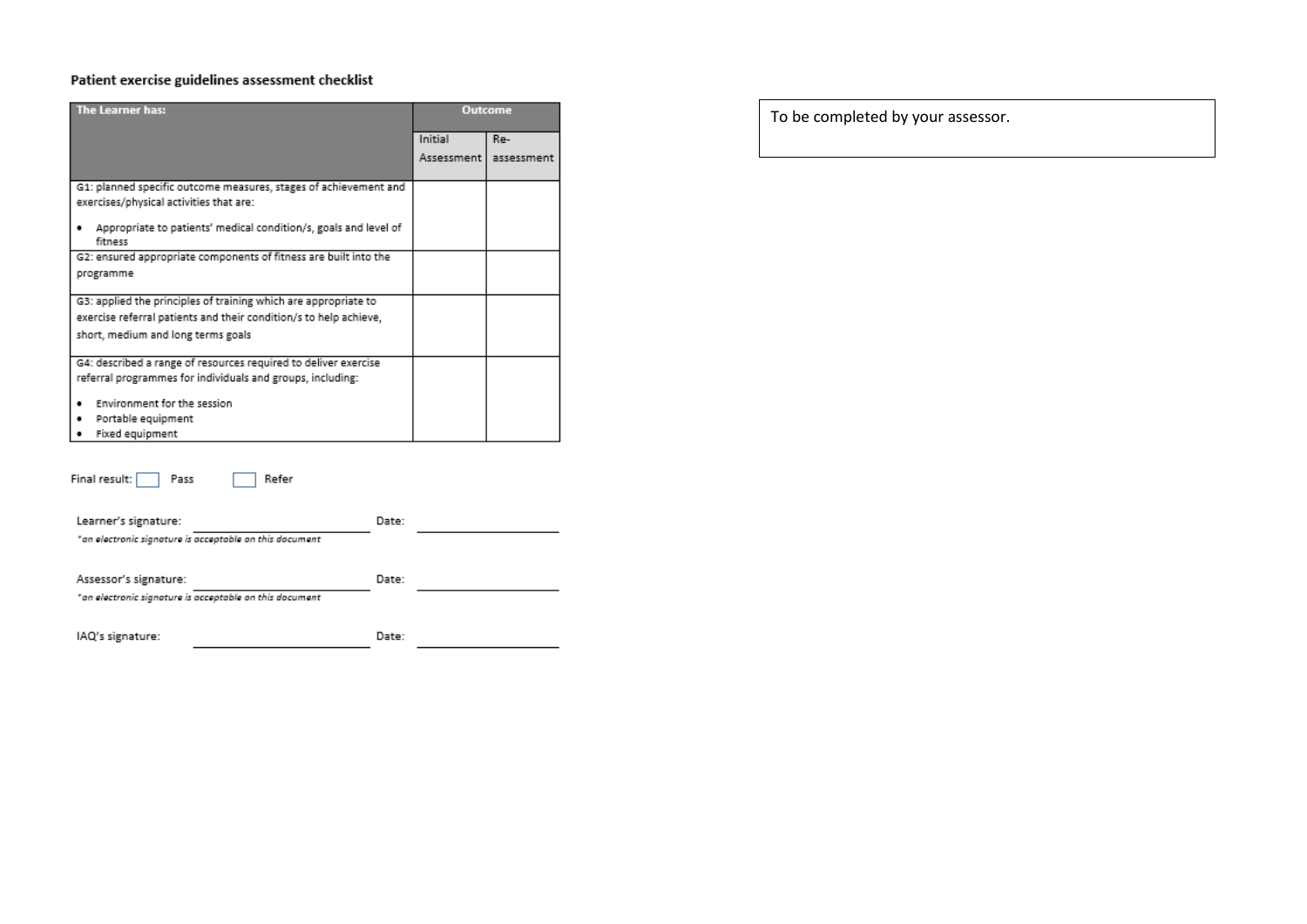## Patient review assessment checklist

| The learner has:                                                                                                                                                                |            | <b>Outcome</b> |
|---------------------------------------------------------------------------------------------------------------------------------------------------------------------------------|------------|----------------|
|                                                                                                                                                                                 | Initial    | Re             |
|                                                                                                                                                                                 | assessment | assessment     |
| A1: monitored patients' progress using appropriate methods                                                                                                                      |            |                |
| A2: explained the purpose of reviewing progress to patients                                                                                                                     |            |                |
| A3: kept accurate record of reviews and their outcome                                                                                                                           |            |                |
| A4: recorded changes to programme plans to take account of<br>adaptations                                                                                                       |            |                |
| A5: monitored the effectiveness of exercise referral as necessary                                                                                                               |            |                |
| A6: monitored integration of exercise referral programme and<br>wider physical activity (see review questionnaire Q1)                                                           |            |                |
| A7: provided alternatives to the programmed exercise/physical<br>activities if patients cannot take part as planned (see review<br>questionnaire Q2)                            |            |                |
| A8: review short, medium and long terms goals with patients at<br>agreed points in programme, taking into account any changes in<br>circumstances (see review questionnaire Q3) |            |                |
| A9: encouraged patients to give their own views on progress (see<br>review questionnaire Q4)                                                                                    |            |                |
| A10: used suitable methods of evaluation that will help to review<br>patient progress against goal's and initial baseline data (see review<br>questionnaire Q4)                 |            |                |
| A11: identified goals and exercise/physical activities that need to be<br>redefined or adapted (see review questionnaire Q5 & Q6)                                               |            |                |
| A12: identified and agreed any changes to resources and<br>environments with the patient (see review questionnaire Q7)                                                          |            |                |
| A13: provided alternatives to the programmed exercise/physical<br>activities if patients cannot take part as planned (see review<br>questionnaire Q7)                           |            |                |
| A14: introduced adaptations in a way that is appropriate to<br>patients, their needs and medical conditions (see review<br>questionnaire Q8)                                    |            |                |
| A15: gave feedback to patients during their review that is likely to<br>strengthen their motivation and adherence                                                               |            |                |

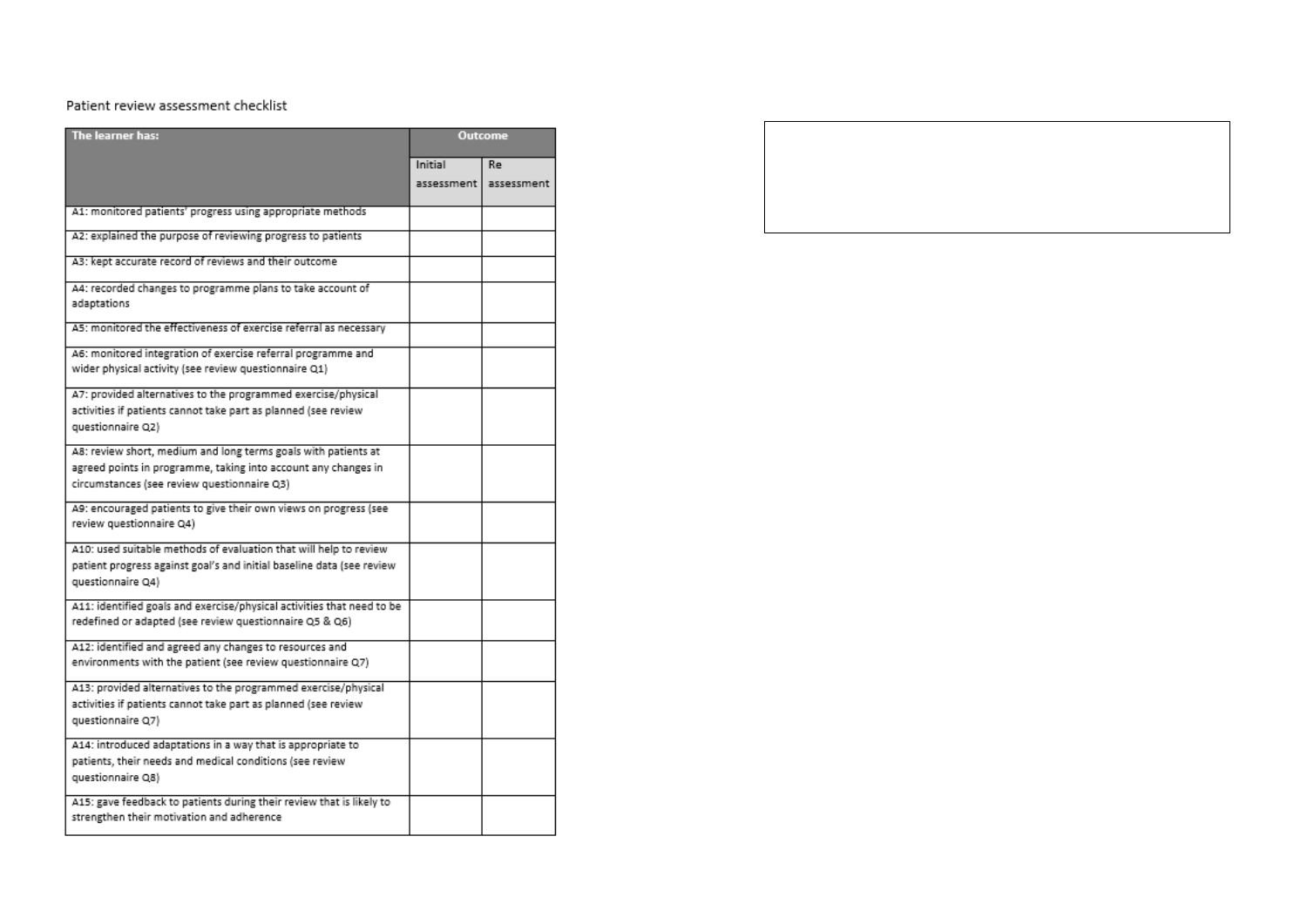| A16: agreed adaptations, progressions or regressions to meet<br>patients' needs to optimise achievement (see review questionnaire<br>Q8) |  |
|------------------------------------------------------------------------------------------------------------------------------------------|--|
| A17: agreed review outcomes with patients and other professionals<br>where necessary (see review questionnaire Q8)                       |  |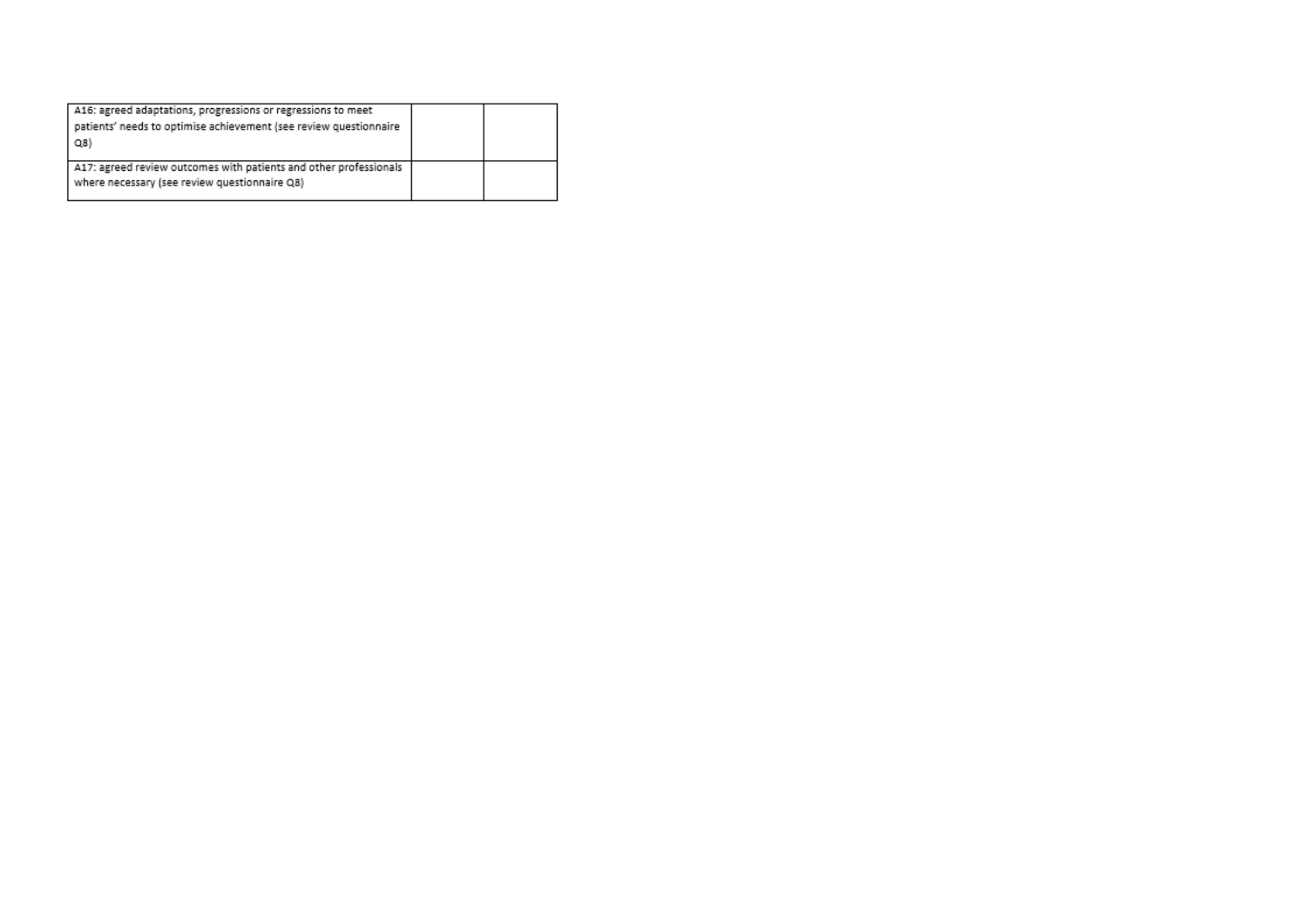# Letter to healthcare professional

(Instructor to insert letter to healthcare professional here)

Here you need to compose a letter to the referring health care professional giving details of the patient's progress in meeting the goals you set in the consultation.

Ensure the letter contains specific information and uses professional language.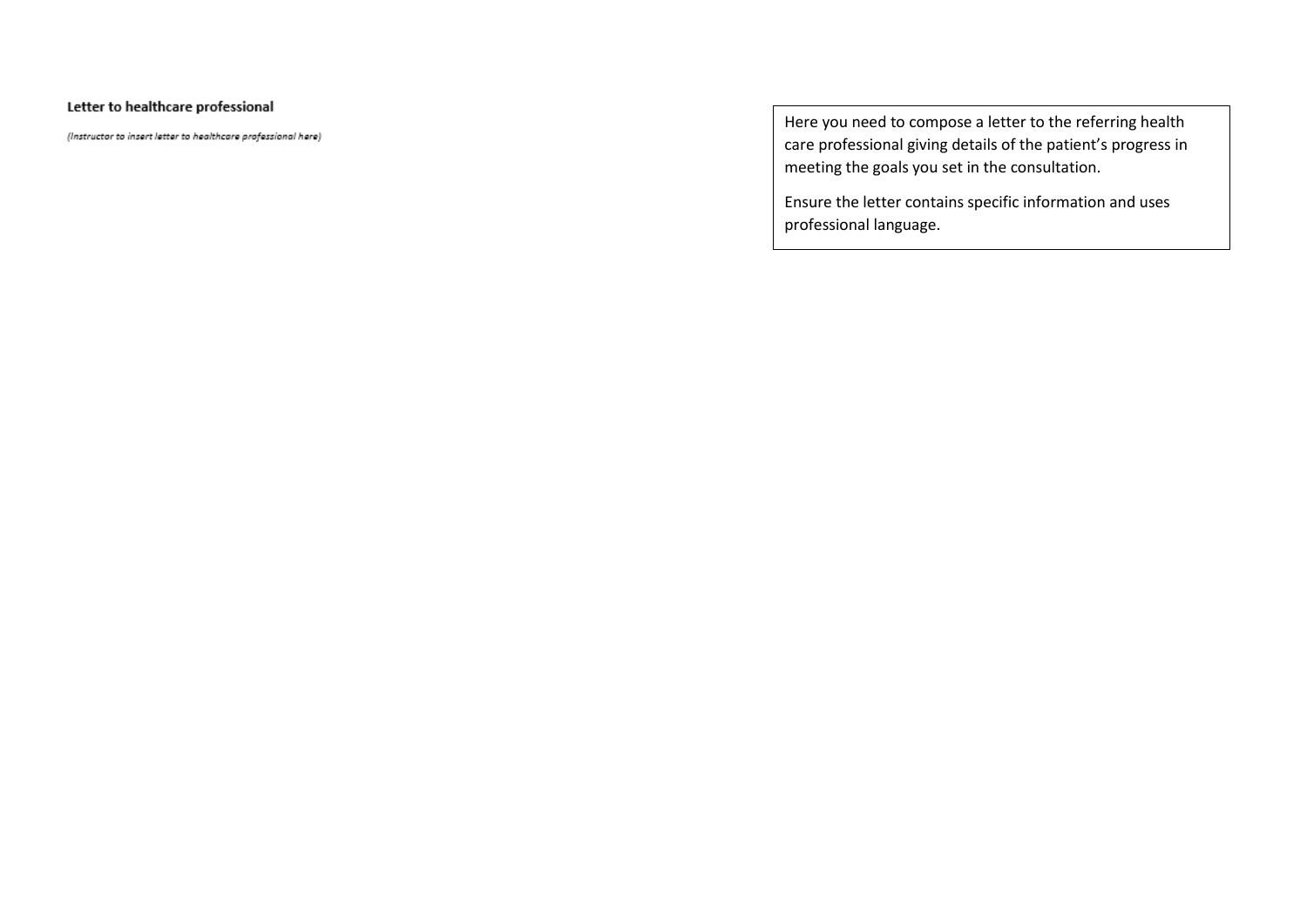## Letter to healthcare professional assessment checklist

| The learner has written a letter to a healthcare professional<br>communicating: |      | Outcome    |  |            |            |
|---------------------------------------------------------------------------------|------|------------|--|------------|------------|
|                                                                                 |      |            |  | Initial    | Re         |
|                                                                                 |      |            |  | assessment | assessment |
| Appropriate information                                                         |      |            |  |            |            |
| Using accurate language                                                         |      |            |  |            |            |
| Final result:                                                                   | Pass | Refer      |  |            |            |
| Learner's name:                                                                 |      | Signature: |  | Date:      |            |
| Assessor's name:                                                                |      | Signature: |  | Date:      |            |
| IQA's name:                                                                     |      | Signature: |  | Date:      |            |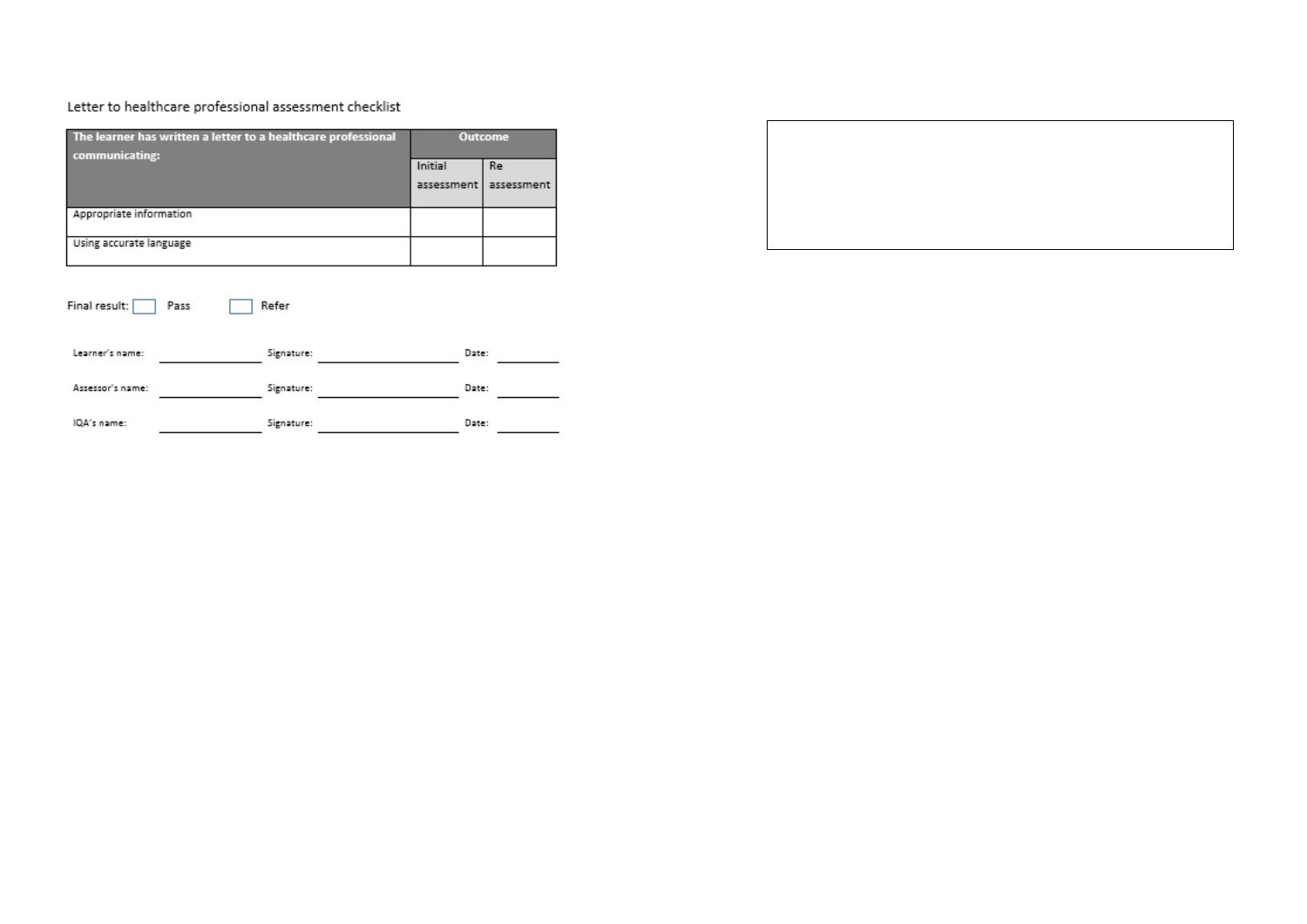#### **Candidate statement:**

The submission of any worksheet or plans or case study material must be the work of you (the student). Should you chose to share the delivery of your workplace sessions the work submitted here must be entirely your own. The assessment and internal quality assurance teams at YMCAfit audit candidates' work thoroughly and should any concerns arise all parties will be subject to thorough investigation, which will be taken up by the awarding body.

#### Diploma in Exercise Referral candidate statement

I confirm the information submitted is entirely my own work.

Candidate signature: Wallet and Sandidate signature 

#### Participant statement:

As a participant in this Diploma in Exercise Referral case study you may be contacted by YMCAfit to further authenticate the candidate work. Please complete the information below.

#### Diploma in Exercise Referral participant statement

I consent to my information being used for the purposes of \_\_\_\_\_\_\_\_\_\_\_\_\_\_\_\_\_\_\_\_(insert student name) Diploma in Exercise Referral case study.

I understand that I may be contacted by YMCAfit to confirm my consent to participation and answer questions to authenticate the programme.

Participant Signature: <u> 1989 - Johann Barbara, martxa eta batailaria (h. 1989).</u>

Tel No.

Date:

Read the statement then sign and date.

If your patient was real they need to read the statement and complete the details below.